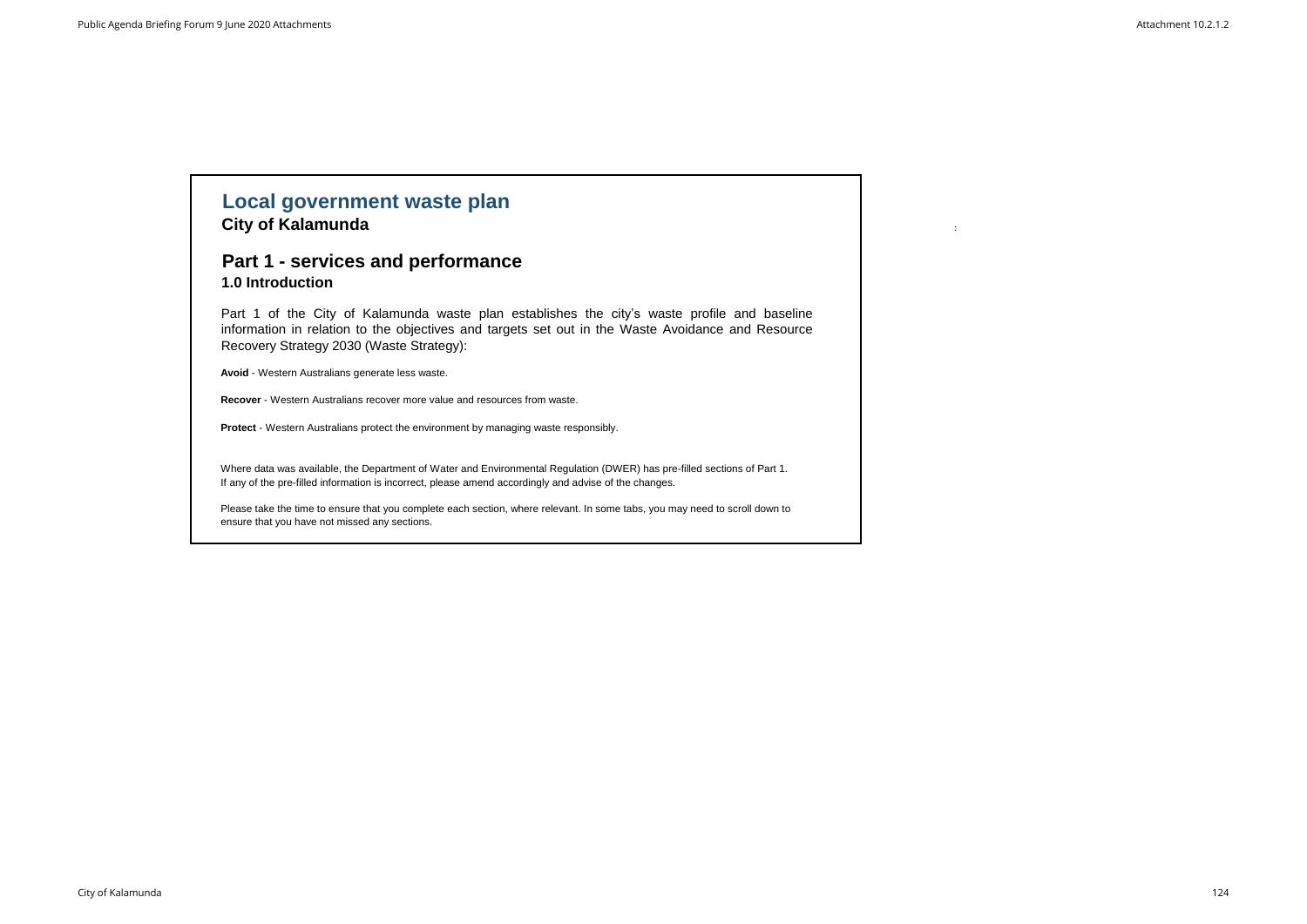| <b>Strategic Community Plan</b> |                                                                                                                                                                                                                |
|---------------------------------|----------------------------------------------------------------------------------------------------------------------------------------------------------------------------------------------------------------|
| Title:                          | Kalamunda Advancing 2027                                                                                                                                                                                       |
| Came into force:                | 2017                                                                                                                                                                                                           |
| Date of next review:            | 2021                                                                                                                                                                                                           |
| Waste-related priorities:       | Priority 2: Kalamunda Clean and Green: Objective 2.3 - To reduce the amount of waste produced and<br>increase the amount of reuse and recycling of waste                                                       |
| <b>Corporate Business Plan</b>  |                                                                                                                                                                                                                |
| Title:                          | Kalamunda Achieving 2019-2023                                                                                                                                                                                  |
| Came into force:                | 2019                                                                                                                                                                                                           |
| Date of next review:            | <b>Annually</b>                                                                                                                                                                                                |
| Waste-related priorities:       | Strategy 2.3.1 - Develop and implement the Waste Plan 2030. Investigate and develop options for<br>upgrading the Walliston Waste Resource Recovery Facility (WRRF) in accordance with licencing<br>conditions. |

<sup>1</sup> 'Plan for the future' means a plan made under section 5.56 of the *Local Government Act 1995* and Division 1 and 3 of Part 5 of the Local Government (Administration) Regulations 1996.

All local governments plan for the future<sup>1</sup> through the development of strategic community plans and corporate business plans. Waste plans form part of local government integrated planning and reporting as an issue-specific informing strategy.

*Table 1: Links between plan for the future and waste management (Please complete the table, even if the answer is "waste isn't mentioned in our SCP or CBP")*

# **Part 1 - Services and performance 2.0 Integrated planning and reporting**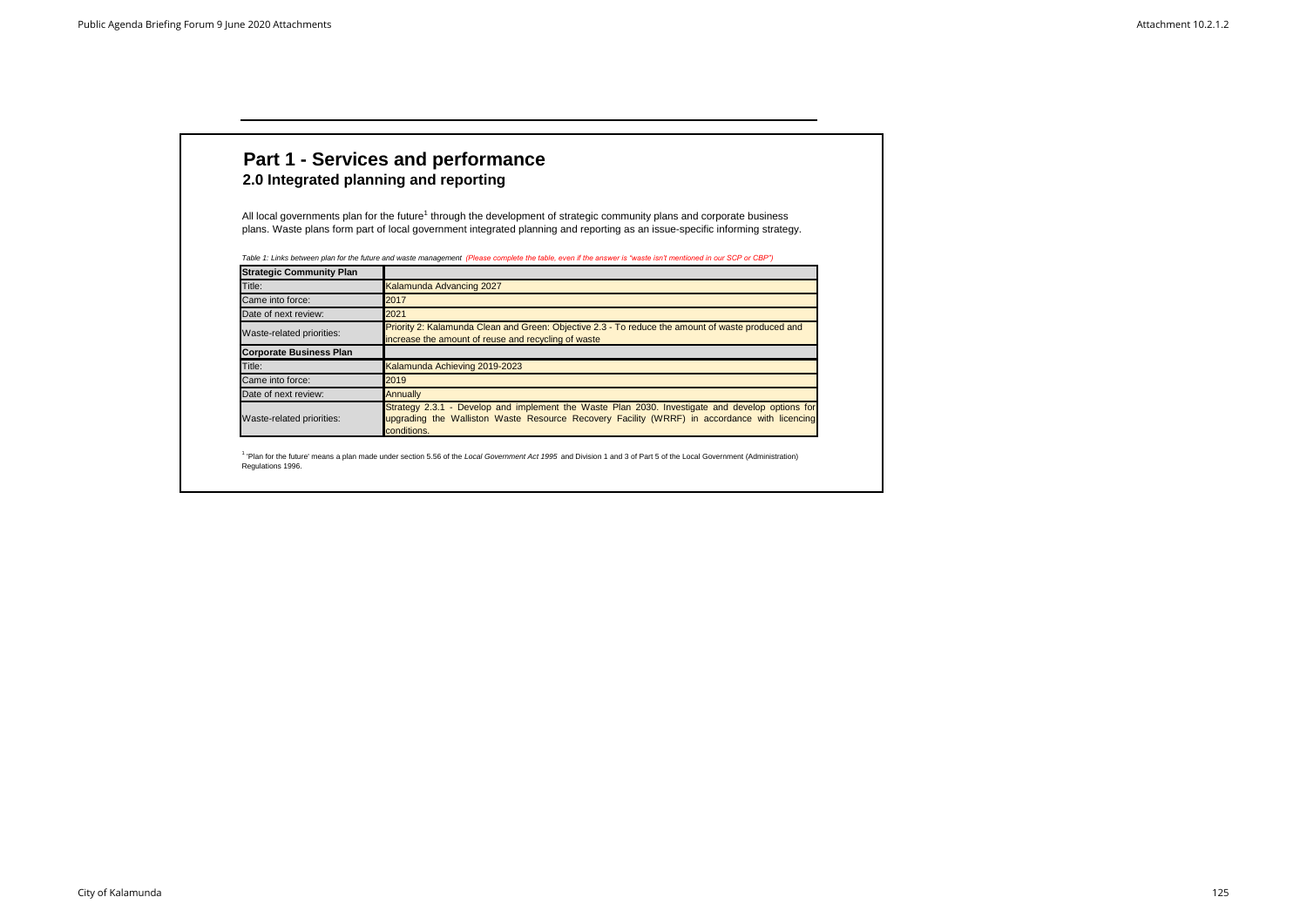## **3.0 Avoid**

*(Local government to review prefilled data)*

The City of Kalamunda has conducted a thorough review of the waste census data provided to the department. The review has identified several historical data errors. The City wishes to amend data for the 2014/15 and 2016/17 reporting years (as highlighted) to ensure an accurate representation of waste generation data.

(2) Source: Local Government Census data - domestic waste

For the 2014/15 reporting year it was identified that for the 'drop off facility', construction and demolition (C&D) was an accepted waste stream. However data was not captured or reported. C&D data was captured and reported for all proceeding years. The City has averaged this data, which equates to approximately 6,000tn per annum. The City wishes to include this data within the actuals for total domestic waste generated. The revised total (35,116 + 6,000) 41,116 is within the median range of the proceeding years total domestic waste generation data.

|                                               | <b>Actual</b>         |         |         |         | <b>Targets</b> |         |
|-----------------------------------------------|-----------------------|---------|---------|---------|----------------|---------|
|                                               | 2014-15<br>(baseline) | 2015-16 | 2016-17 | 2017-18 | 2024-25        | 2029-30 |
| Population <sup>(1)</sup>                     | 60.570                | 59.230  | 59.304  | 59.378  | 60.248         | 61.3621 |
| Households <sup>(1)</sup>                     | 22.433                | 21.937  | 21.964  | 21,992  | 22.314         | 22.727  |
| Total domestic waste generated <sup>(2)</sup> | 41.116                | 45.042  | 46.143  | 42.754  |                |         |
| Waste generation per capita/year (kg) $(2)$   | 679                   | 760     | 778     | 720     | 645            | 611     |

For the 2016/17 reporting year, it was identified that a number of conversion factors were not applied to various waste streams captured within the 'drop off facility'. Since the conversion factors were not applied to data captured as cubic metre's, this significantly inflated the domestic waste generated volumes. The conversion factor was not applied to mixed waste, green waste, cardboard and C&D. The City has applied the approritate conversion factors, as per the waste census, to the identified waste streams. A revised total domestic waste generation of 46,143 was calculated which is within the median range of previous and preceeding reported years.

The City has significantly improved its data capture over the last 2 years and is very confident with the level of accuracy from 2017/18 forward.

*Table 2: City of Kalamunda population, households and waste generation compared with state averages and targets for 2025 and 2030* 

## **Part 1 - Services and performance**

Avoidance of waste generation is the preferred waste management option in the waste hierarchy. This section looks at waste generation rates and the reduction required to contribute to the state's waste generation reduction targets - **2025**: Reduction in MSW generation per capita by 5%, **2030:** Reduction in MSW generation per capita by 10%.

Reviewing this data is a critical element of waste planning as it can show how waste generation has changed, identify potential reasons for changes and indicate areas to target in *Part 2 – Implementation plan* (Table 21).

(1) Source (except 2014-15): Western Australia Tomorrow Population Report No. 11 https://www.dplh.wa.gov.au/information-and-services/land-supply-anddemography/western-australia-tomorrow-population-forecasts. Population for 2014-15 from Western Australia Tomorrow Population Report No. 10. Population for intercensal years extrapolated. Households estimated using 'Average people per households' from 2016 ABS Census Quickstats.

**Additional comments** (*local government to insert any additional comments that may be applicable)*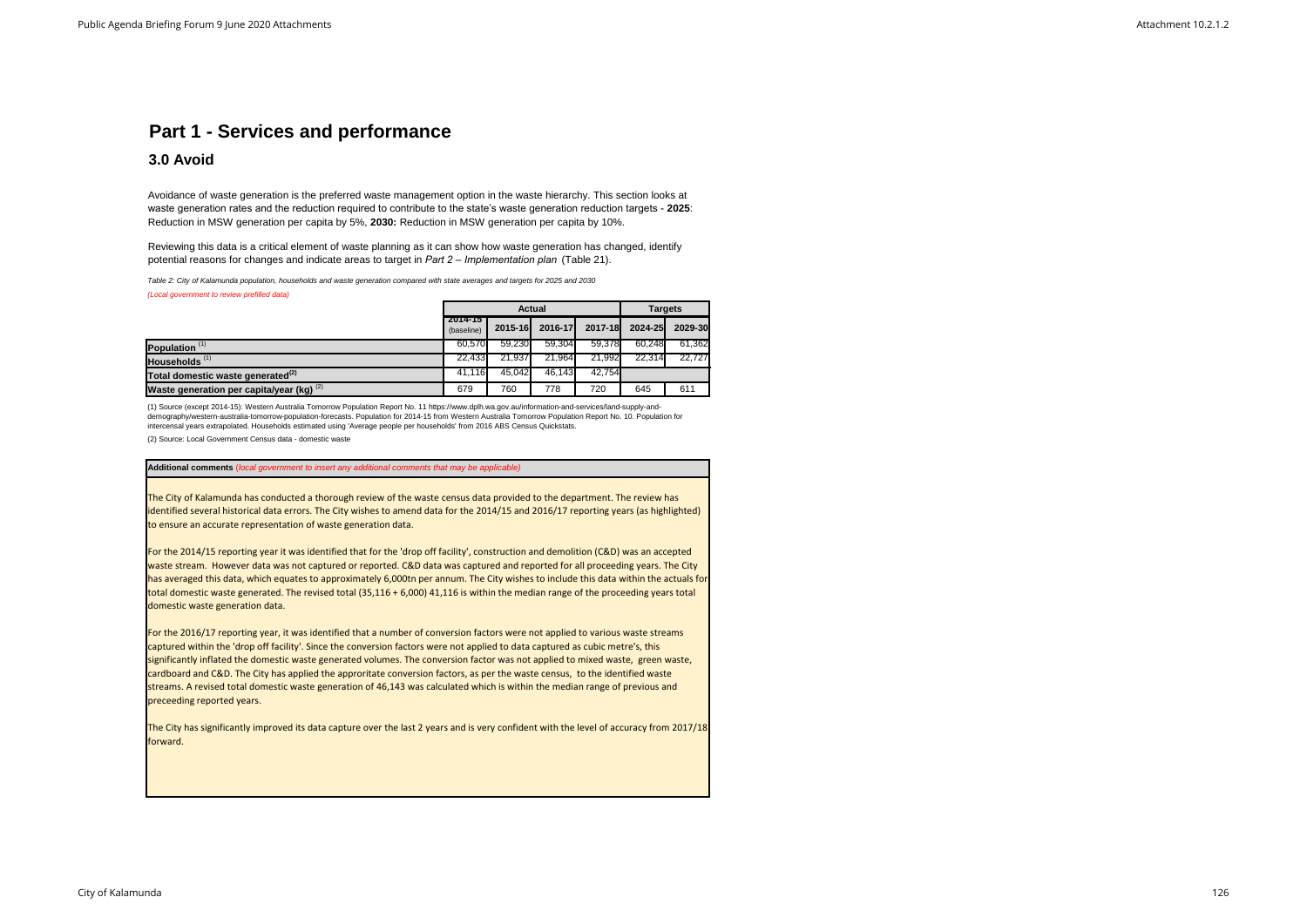## **4.0 Recover**

# **Part 1 - Services and performance**

Where waste generation is unavoidable, efforts should be made to maintain the circulation of materials within the economy. Table 3 gives the overall recovery rate for your local government compared to Waste Strategy targets and the state average. This is broken down into the proportion of the recovery which was materials recovery (reuse, reprocessing or recycling) or energy recovery. The Waste Strategy includes a target that from **2020,** energy should only be recovered from residual waste (see *Guidance Document – Table 1* , for more information).

The City of Kalamunda, in partnership with the EMRC and Cleanaway, are reviewing options to significantly increase the recovery and recycling rates of general waste skips provided to local residents (Verge Side Recovery). Currently no recycling/recovery options are available for general waste skip bins, significantly reducing the City's recovery rates and targets. Targets for 2020 reflect incremental improvements in existing processes, whereas 2025 and beyond targets reflect implementation of new processes including food organics and garden organics (FOGO) & Waste to Energy. The City understands that it's contracted waste to energy plant, which will take all waste from general waste kerbside collection previously destined for landfill, is due for commissioning in Jan 2023. This is when a significant amount of Energy Recovery occurs, however the City questions the DWER proposal that the <20% target is used for 2020, 2025 and 2030 because of the step change in energy recovery in 2023. Thus 2020 Energy recovery should be 0%

|                                    | 2014-15 | 2015-16 | 2016-17 | 2017-18 | 2020   | 2025   |             |
|------------------------------------|---------|---------|---------|---------|--------|--------|-------------|
| Population <sup>(1)</sup>          | 60.570  | 59.230  | 59,304  | 59.378  | target | target | 2030 target |
| Households <sup>(1)</sup>          | 22,433  | 21.937  | 21,964  | 21,992  |        |        |             |
| Overall recovery $(\%)^{(2)}$      | 27%     | 43%     | 37%     | 41%     | 45%    | 67%    | 70%         |
| <b>Materials recovery</b>          | 27%     | 43%     | 37%     | 41%     | 45%    | >80%   | >80%        |
| <b>Energy recovery</b>             | 0%      | 0%      | 0%      | 0%      | 20%    | 20%    | $20%$       |
| Perth metro average <sup>(3)</sup> | 36%     | 38%     | 40%     | 41%     |        |        |             |

#### **Additional comments** (*local government to insert any additional comments that may be applicable)*

(2) Source: Local Government Census data - domestic

(3) Source: Waste Authority data fact sheets http://www.wasteauthority.wa.gov.au/programs/data/data-fact-sheets/

*Table 3: City of Kalamunda population, households and recovery rate compared with state averages and targets for 2020, 2025 and 2030*

(1) Source (except 2014-15): Western Australia Tomorrow Population Report No. 11 https://www.dplh.wa.gov.au/information-andservices/land-supply-and-demography/western-australia-tomorrow-population-forecasts. Population for 2014-15 from Western Australia Tomorrow Population Report No. 10. Population for intercensal years extrapolated. Households estimated using 'Average people per households' from 2016 ABS Census Quickstats.

*(LG to review the pre-filled data and amend/update if necessary. Add additional comments if necessary.)*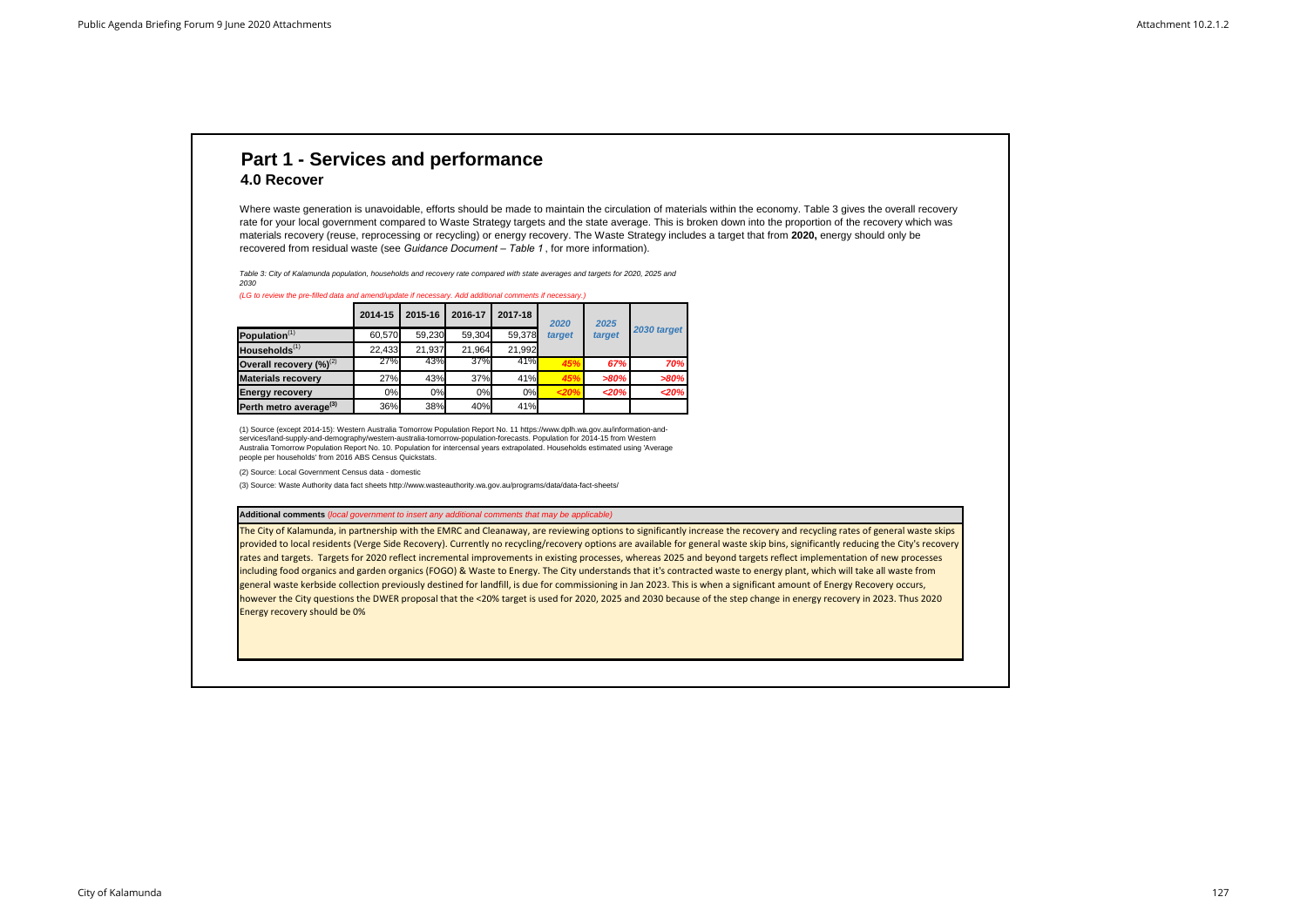| Part 1 - Services and performance                                                                                                                                                                                                                                                                                                                                                                                                                                                                                                                                                                                                            |                                                                |                                                                                                                                                                                                                                                                                                          |                                                                                              |                                                                                                                                                                                                                                |                                                                                                                                                                                                                                                                                                                                                                  |
|----------------------------------------------------------------------------------------------------------------------------------------------------------------------------------------------------------------------------------------------------------------------------------------------------------------------------------------------------------------------------------------------------------------------------------------------------------------------------------------------------------------------------------------------------------------------------------------------------------------------------------------------|----------------------------------------------------------------|----------------------------------------------------------------------------------------------------------------------------------------------------------------------------------------------------------------------------------------------------------------------------------------------------------|----------------------------------------------------------------------------------------------|--------------------------------------------------------------------------------------------------------------------------------------------------------------------------------------------------------------------------------|------------------------------------------------------------------------------------------------------------------------------------------------------------------------------------------------------------------------------------------------------------------------------------------------------------------------------------------------------------------|
| 5.0 Protect                                                                                                                                                                                                                                                                                                                                                                                                                                                                                                                                                                                                                                  |                                                                |                                                                                                                                                                                                                                                                                                          |                                                                                              |                                                                                                                                                                                                                                |                                                                                                                                                                                                                                                                                                                                                                  |
|                                                                                                                                                                                                                                                                                                                                                                                                                                                                                                                                                                                                                                              |                                                                |                                                                                                                                                                                                                                                                                                          |                                                                                              | Objective 3 of the Waste Strategy is to protect the environment by managing waste responsibly, with targets for achieving better practice, reducing litter and illegal dumping. By 2030 all waste is managed by and/or dispose |                                                                                                                                                                                                                                                                                                                                                                  |
|                                                                                                                                                                                                                                                                                                                                                                                                                                                                                                                                                                                                                                              |                                                                |                                                                                                                                                                                                                                                                                                          |                                                                                              |                                                                                                                                                                                                                                |                                                                                                                                                                                                                                                                                                                                                                  |
| 5.1 Better practice                                                                                                                                                                                                                                                                                                                                                                                                                                                                                                                                                                                                                          |                                                                |                                                                                                                                                                                                                                                                                                          |                                                                                              |                                                                                                                                                                                                                                |                                                                                                                                                                                                                                                                                                                                                                  |
|                                                                                                                                                                                                                                                                                                                                                                                                                                                                                                                                                                                                                                              |                                                                |                                                                                                                                                                                                                                                                                                          |                                                                                              | Adoption of better practice approaches to waste management is an important way in which local government can better protect the environment from the impacts of waste, and contribute to achievement of the targets under coje |                                                                                                                                                                                                                                                                                                                                                                  |
| Table 4: Better practice approaches and programs adopted by the City of Kalamunda                                                                                                                                                                                                                                                                                                                                                                                                                                                                                                                                                            |                                                                |                                                                                                                                                                                                                                                                                                          |                                                                                              |                                                                                                                                                                                                                                |                                                                                                                                                                                                                                                                                                                                                                  |
| Waste management activity/service                                                                                                                                                                                                                                                                                                                                                                                                                                                                                                                                                                                                            | <b>Waste Authority better practice</b><br>guideline or program | Date of adoption/ implementation                                                                                                                                                                                                                                                                         | Commen                                                                                       |                                                                                                                                                                                                                                |                                                                                                                                                                                                                                                                                                                                                                  |
| Cerbside Waste Services                                                                                                                                                                                                                                                                                                                                                                                                                                                                                                                                                                                                                      | setter Bins kerbside collection                                | The City aims to roll-out the FOGO service by 2025                                                                                                                                                                                                                                                       | The City has obtained funding through the bette                                              |                                                                                                                                                                                                                                |                                                                                                                                                                                                                                                                                                                                                                  |
|                                                                                                                                                                                                                                                                                                                                                                                                                                                                                                                                                                                                                                              | idelines 2016                                                  |                                                                                                                                                                                                                                                                                                          | ns program                                                                                   |                                                                                                                                                                                                                                |                                                                                                                                                                                                                                                                                                                                                                  |
| erbside Waste Services (FOGO)                                                                                                                                                                                                                                                                                                                                                                                                                                                                                                                                                                                                                | Better Bins kerbside collection<br><i>idelines</i>             | test adoption date 2025                                                                                                                                                                                                                                                                                  |                                                                                              |                                                                                                                                                                                                                                |                                                                                                                                                                                                                                                                                                                                                                  |
| ehaviour Change Programs & Initiatives                                                                                                                                                                                                                                                                                                                                                                                                                                                                                                                                                                                                       | Vaste Sorted Communications<br>oolkiit                         | 025                                                                                                                                                                                                                                                                                                      | o implemented after FOGO roll out.                                                           |                                                                                                                                                                                                                                |                                                                                                                                                                                                                                                                                                                                                                  |
|                                                                                                                                                                                                                                                                                                                                                                                                                                                                                                                                                                                                                                              |                                                                |                                                                                                                                                                                                                                                                                                          |                                                                                              |                                                                                                                                                                                                                                |                                                                                                                                                                                                                                                                                                                                                                  |
| 5.2 Litter                                                                                                                                                                                                                                                                                                                                                                                                                                                                                                                                                                                                                                   |                                                                |                                                                                                                                                                                                                                                                                                          |                                                                                              |                                                                                                                                                                                                                                |                                                                                                                                                                                                                                                                                                                                                                  |
|                                                                                                                                                                                                                                                                                                                                                                                                                                                                                                                                                                                                                                              |                                                                | The data in Table 5 was reported by the your local government in the 2017-18 local government census. Additional information to be provided by the local government in Table 6 if available.                                                                                                             |                                                                                              | Table 6: Additional litter information (LG to complete the table where information is available)                                                                                                                               |                                                                                                                                                                                                                                                                                                                                                                  |
|                                                                                                                                                                                                                                                                                                                                                                                                                                                                                                                                                                                                                                              |                                                                |                                                                                                                                                                                                                                                                                                          |                                                                                              | Is littering increasing or decreasing in your local government authority?                                                                                                                                                      | tcreasing                                                                                                                                                                                                                                                                                                                                                        |
|                                                                                                                                                                                                                                                                                                                                                                                                                                                                                                                                                                                                                                              |                                                                |                                                                                                                                                                                                                                                                                                          |                                                                                              |                                                                                                                                                                                                                                |                                                                                                                                                                                                                                                                                                                                                                  |
| Table 5: 2017-18 litt or data (LG to review prefilled and complete the table)                                                                                                                                                                                                                                                                                                                                                                                                                                                                                                                                                                |                                                                |                                                                                                                                                                                                                                                                                                          |                                                                                              | value? Both?                                                                                                                                                                                                                   | How were the costs associated with cleaning up litter calculated? Employee time? Dollar \$676,746 (2019/20) Both. Litter and Illegal dumping have its own budget code WM02. The total budget<br>allocation is used a cost reference.                                                                                                                             |
|                                                                                                                                                                                                                                                                                                                                                                                                                                                                                                                                                                                                                                              |                                                                |                                                                                                                                                                                                                                                                                                          |                                                                                              |                                                                                                                                                                                                                                |                                                                                                                                                                                                                                                                                                                                                                  |
| itter hotspot used on a regular basis for littering in 17-18                                                                                                                                                                                                                                                                                                                                                                                                                                                                                                                                                                                 |                                                                | <b>Response and comments</b><br>All major reserves and arterial roads are monitored. Litter hot spots ~20                                                                                                                                                                                                |                                                                                              | Does the city have a litter strategy? If not, what is the ETA for completing one?<br>Have any of the city's compliance and waste education officers undergone training on                                                      | As per imlementation Plan<br>As per imlementation Plan                                                                                                                                                                                                                                                                                                           |
|                                                                                                                                                                                                                                                                                                                                                                                                                                                                                                                                                                                                                                              |                                                                |                                                                                                                                                                                                                                                                                                          |                                                                                              | litter prevention? If so, what training?<br>What current policies and guidelines does your council enact to prevent litter? E.g.                                                                                               | he adoption of guidelines and initiatives from Keep Australia Beautiful (KAB). Funding from KABC has                                                                                                                                                                                                                                                             |
| That are the main items littered at these hotspots?                                                                                                                                                                                                                                                                                                                                                                                                                                                                                                                                                                                          |                                                                | General rubbish.                                                                                                                                                                                                                                                                                         | Wrappers, soft plastics, aluminium cans, plasti<br>and glass bottles, clothes and packaging  | Event planning guidelines on the use of balloons in council facilities and the release of<br>helium balloons; no cigarettes on the beach; no single use plastics at events.                                                    | allowed direct action and messaging to the local community and the City's Webpage advises how<br>residents can participate by "adopting a spot" and reporting illegally dumped waste.                                                                                                                                                                            |
|                                                                                                                                                                                                                                                                                                                                                                                                                                                                                                                                                                                                                                              |                                                                | eceived funding through Keep Australia Beautiful Council's Community Litter Grant Scheme to collect rubbish ar                                                                                                                                                                                           |                                                                                              |                                                                                                                                                                                                                                |                                                                                                                                                                                                                                                                                                                                                                  |
|                                                                                                                                                                                                                                                                                                                                                                                                                                                                                                                                                                                                                                              |                                                                | itter dumped along the iconic Zig Zag trail with interactive signs that display the amount of litter collected and its<br>elated environmental, social and economic impacts. Keep Australia Beautiful Adopt A Spot Program.<br>Clean up Australia Day and public advertising. Waste and Recycling Guide. |                                                                                              |                                                                                                                                                                                                                                | The City has assigned a 25cubic metre hook lift bin that all illegal dumping and litter is disposed in, after<br>collection by City officers. This allows the City to obtain accurate weight and disposal cost figures.                                                                                                                                          |
| Current measures aimed at contributing towards the zero littering target                                                                                                                                                                                                                                                                                                                                                                                                                                                                                                                                                                     |                                                                |                                                                                                                                                                                                                                                                                                          |                                                                                              | How does your local government measure the effectiveness and impact of programs                                                                                                                                                | Additionally, Waste Services officers complete itemised lists and counts of larger illegal dumpings and<br>waste streams removed e.g. tyres, whitegoods, furniture, gas bottles etc. The City also monitors volumes                                                                                                                                              |
|                                                                                                                                                                                                                                                                                                                                                                                                                                                                                                                                                                                                                                              |                                                                |                                                                                                                                                                                                                                                                                                          |                                                                                              | designed to reduce littering and illegal dumping?                                                                                                                                                                              | and costs of the City's contractor responsible for removing and disposing of larger and or commercial                                                                                                                                                                                                                                                            |
|                                                                                                                                                                                                                                                                                                                                                                                                                                                                                                                                                                                                                                              |                                                                |                                                                                                                                                                                                                                                                                                          |                                                                                              |                                                                                                                                                                                                                                | illegal dumping items. These volumes and costs are compared each financial uear (FY). The City has<br>been limited in terms of overall educational programs and enforcement options.                                                                                                                                                                             |
| Estimated cost of clean-up (due to collection, disposal, education, infrastructure and                                                                                                                                                                                                                                                                                                                                                                                                                                                                                                                                                       |                                                                |                                                                                                                                                                                                                                                                                                          |                                                                                              |                                                                                                                                                                                                                                |                                                                                                                                                                                                                                                                                                                                                                  |
| orcementi                                                                                                                                                                                                                                                                                                                                                                                                                                                                                                                                                                                                                                    |                                                                |                                                                                                                                                                                                                                                                                                          |                                                                                              | Which division/unit/section of your organisation is responsible for litter<br>management/prevention? Waste services? Compliance (e.g. Rangers)? Infrastructure?                                                                | Waste Services                                                                                                                                                                                                                                                                                                                                                   |
| Source: Local government Census data 2017-18                                                                                                                                                                                                                                                                                                                                                                                                                                                                                                                                                                                                 |                                                                |                                                                                                                                                                                                                                                                                                          |                                                                                              | How important is litter management to your organisation? (1 - Not at all important; 5 -<br>Highly important).                                                                                                                  |                                                                                                                                                                                                                                                                                                                                                                  |
| ditional comments (                                                                                                                                                                                                                                                                                                                                                                                                                                                                                                                                                                                                                          |                                                                |                                                                                                                                                                                                                                                                                                          |                                                                                              |                                                                                                                                                                                                                                |                                                                                                                                                                                                                                                                                                                                                                  |
|                                                                                                                                                                                                                                                                                                                                                                                                                                                                                                                                                                                                                                              |                                                                | The City currently has three litter and illegal dumping collection officers. They are broken up into two teams. One team member is responsible for servicing all significant parks and reserves. This equates                                                                                            |                                                                                              |                                                                                                                                                                                                                                |                                                                                                                                                                                                                                                                                                                                                                  |
|                                                                                                                                                                                                                                                                                                                                                                                                                                                                                                                                                                                                                                              |                                                                | o ~40 reserves and hotspots per week. The other team, comprising of two team members, are responsible for illegal dumping collection and monitoring and litter collection from arterial roads. The team                                                                                                  |                                                                                              |                                                                                                                                                                                                                                |                                                                                                                                                                                                                                                                                                                                                                  |
|                                                                                                                                                                                                                                                                                                                                                                                                                                                                                                                                                                                                                                              |                                                                | ctively monitors ~60 illegal dumping sites, consisting of 20 immediate hotspots. In addition to the normal scheduling the team is also responsible for completing customer service requests (ICSs).                                                                                                      |                                                                                              |                                                                                                                                                                                                                                |                                                                                                                                                                                                                                                                                                                                                                  |
|                                                                                                                                                                                                                                                                                                                                                                                                                                                                                                                                                                                                                                              |                                                                |                                                                                                                                                                                                                                                                                                          |                                                                                              |                                                                                                                                                                                                                                |                                                                                                                                                                                                                                                                                                                                                                  |
|                                                                                                                                                                                                                                                                                                                                                                                                                                                                                                                                                                                                                                              |                                                                |                                                                                                                                                                                                                                                                                                          |                                                                                              |                                                                                                                                                                                                                                |                                                                                                                                                                                                                                                                                                                                                                  |
|                                                                                                                                                                                                                                                                                                                                                                                                                                                                                                                                                                                                                                              |                                                                |                                                                                                                                                                                                                                                                                                          |                                                                                              |                                                                                                                                                                                                                                |                                                                                                                                                                                                                                                                                                                                                                  |
| 5.3 Illegal dumping                                                                                                                                                                                                                                                                                                                                                                                                                                                                                                                                                                                                                          |                                                                |                                                                                                                                                                                                                                                                                                          |                                                                                              |                                                                                                                                                                                                                                |                                                                                                                                                                                                                                                                                                                                                                  |
|                                                                                                                                                                                                                                                                                                                                                                                                                                                                                                                                                                                                                                              |                                                                |                                                                                                                                                                                                                                                                                                          |                                                                                              |                                                                                                                                                                                                                                |                                                                                                                                                                                                                                                                                                                                                                  |
|                                                                                                                                                                                                                                                                                                                                                                                                                                                                                                                                                                                                                                              |                                                                |                                                                                                                                                                                                                                                                                                          |                                                                                              |                                                                                                                                                                                                                                |                                                                                                                                                                                                                                                                                                                                                                  |
|                                                                                                                                                                                                                                                                                                                                                                                                                                                                                                                                                                                                                                              |                                                                | The data in Table 7 was reported by your local government in the 2017-18 local government census. Additional information to be provided by the local government in Table 8 if available.                                                                                                                 |                                                                                              |                                                                                                                                                                                                                                |                                                                                                                                                                                                                                                                                                                                                                  |
|                                                                                                                                                                                                                                                                                                                                                                                                                                                                                                                                                                                                                                              |                                                                |                                                                                                                                                                                                                                                                                                          |                                                                                              | Table 8: Additional illegal dumping information (LG to complete the table where data is available                                                                                                                              |                                                                                                                                                                                                                                                                                                                                                                  |
|                                                                                                                                                                                                                                                                                                                                                                                                                                                                                                                                                                                                                                              |                                                                | <b>Response and Comments</b>                                                                                                                                                                                                                                                                             |                                                                                              | Is illegal dumping increasing or decreasing in your local government authority?                                                                                                                                                | Increasing moderatley                                                                                                                                                                                                                                                                                                                                            |
|                                                                                                                                                                                                                                                                                                                                                                                                                                                                                                                                                                                                                                              |                                                                |                                                                                                                                                                                                                                                                                                          |                                                                                              |                                                                                                                                                                                                                                | The City has assigned a 25cubic metre hooklift bin that all illegal dumping and litter is disposed off once<br>collected by City officers. This allows the City to obtain accurate weight and disposal cost figures.                                                                                                                                             |
|                                                                                                                                                                                                                                                                                                                                                                                                                                                                                                                                                                                                                                              |                                                                |                                                                                                                                                                                                                                                                                                          | The total budget allocation is used a cost                                                   | How does your local government measure the effectiveness and impact of programs                                                                                                                                                | Additionally Waste Services officers complete itemised audits of larger illegal dumpings and waste<br>removed e.g. tyres, whitegoods and furniture. The City also monitors volumes and costs collected by the                                                                                                                                                    |
|                                                                                                                                                                                                                                                                                                                                                                                                                                                                                                                                                                                                                                              |                                                                | 450.90                                                                                                                                                                                                                                                                                                   | reference.                                                                                   | designed to reduce illegal dumping?                                                                                                                                                                                            |                                                                                                                                                                                                                                                                                                                                                                  |
|                                                                                                                                                                                                                                                                                                                                                                                                                                                                                                                                                                                                                                              |                                                                |                                                                                                                                                                                                                                                                                                          |                                                                                              |                                                                                                                                                                                                                                | City's contractor. These volumes and costs are compared each FY. The City has previously worked with<br>DWER in utilising covert cameras to catch and prosecute offenders in terms of educational programs and<br>enforcement options the City is has been limited. The City also monitors the number of customer service<br>requests (ICS) generated each year. |
|                                                                                                                                                                                                                                                                                                                                                                                                                                                                                                                                                                                                                                              |                                                                |                                                                                                                                                                                                                                                                                                          |                                                                                              |                                                                                                                                                                                                                                |                                                                                                                                                                                                                                                                                                                                                                  |
| Sites used on a regular basis for illegal dumping in 2017-18. Where possible, plea<br>rovide site address/es                                                                                                                                                                                                                                                                                                                                                                                                                                                                                                                                 |                                                                | ${\sim}20$                                                                                                                                                                                                                                                                                               | owever up to ~50-60 spots will be checked ov<br>a one month period. (Please see attachments) | Which division/unit/section of your organization is responsible for illegal dumping<br>nanagement/prevention? Waste services? Compliance (e.g. Rangers)? Infrastructure?                                                       | Vaste Services                                                                                                                                                                                                                                                                                                                                                   |
|                                                                                                                                                                                                                                                                                                                                                                                                                                                                                                                                                                                                                                              |                                                                |                                                                                                                                                                                                                                                                                                          |                                                                                              |                                                                                                                                                                                                                                |                                                                                                                                                                                                                                                                                                                                                                  |
|                                                                                                                                                                                                                                                                                                                                                                                                                                                                                                                                                                                                                                              |                                                                | Typically household items - Furniture, mattresses and tyres.                                                                                                                                                                                                                                             | Additional items include gas bottles, paints,                                                |                                                                                                                                                                                                                                |                                                                                                                                                                                                                                                                                                                                                                  |
|                                                                                                                                                                                                                                                                                                                                                                                                                                                                                                                                                                                                                                              |                                                                |                                                                                                                                                                                                                                                                                                          | general litter, metal, green waste and asbestos                                              |                                                                                                                                                                                                                                |                                                                                                                                                                                                                                                                                                                                                                  |
|                                                                                                                                                                                                                                                                                                                                                                                                                                                                                                                                                                                                                                              |                                                                |                                                                                                                                                                                                                                                                                                          |                                                                                              |                                                                                                                                                                                                                                |                                                                                                                                                                                                                                                                                                                                                                  |
|                                                                                                                                                                                                                                                                                                                                                                                                                                                                                                                                                                                                                                              |                                                                | With the City now accurately recording the quantity of waster<br>generated from illegal dumping sites, we are establishing a                                                                                                                                                                             |                                                                                              |                                                                                                                                                                                                                                |                                                                                                                                                                                                                                                                                                                                                                  |
|                                                                                                                                                                                                                                                                                                                                                                                                                                                                                                                                                                                                                                              |                                                                | baseline to ensure future campaigns and initiatives have<br>measured results.                                                                                                                                                                                                                            |                                                                                              |                                                                                                                                                                                                                                |                                                                                                                                                                                                                                                                                                                                                                  |
|                                                                                                                                                                                                                                                                                                                                                                                                                                                                                                                                                                                                                                              |                                                                |                                                                                                                                                                                                                                                                                                          |                                                                                              |                                                                                                                                                                                                                                |                                                                                                                                                                                                                                                                                                                                                                  |
| nal commer                                                                                                                                                                                                                                                                                                                                                                                                                                                                                                                                                                                                                                   |                                                                |                                                                                                                                                                                                                                                                                                          |                                                                                              |                                                                                                                                                                                                                                |                                                                                                                                                                                                                                                                                                                                                                  |
| cations to illegally dispose of waste given their relative ease to undertake illegal dumping unnoticed                                                                                                                                                                                                                                                                                                                                                                                                                                                                                                                                       |                                                                | he City of Kalamunda is comprised of both rural, peri-urban and urban areas. Evidence has revealed that peri-urban and urban areas have had both domestic and commercial sources targeting these                                                                                                         |                                                                                              |                                                                                                                                                                                                                                |                                                                                                                                                                                                                                                                                                                                                                  |
|                                                                                                                                                                                                                                                                                                                                                                                                                                                                                                                                                                                                                                              |                                                                |                                                                                                                                                                                                                                                                                                          |                                                                                              |                                                                                                                                                                                                                                |                                                                                                                                                                                                                                                                                                                                                                  |
|                                                                                                                                                                                                                                                                                                                                                                                                                                                                                                                                                                                                                                              |                                                                |                                                                                                                                                                                                                                                                                                          |                                                                                              |                                                                                                                                                                                                                                |                                                                                                                                                                                                                                                                                                                                                                  |
|                                                                                                                                                                                                                                                                                                                                                                                                                                                                                                                                                                                                                                              |                                                                |                                                                                                                                                                                                                                                                                                          |                                                                                              |                                                                                                                                                                                                                                |                                                                                                                                                                                                                                                                                                                                                                  |
|                                                                                                                                                                                                                                                                                                                                                                                                                                                                                                                                                                                                                                              |                                                                |                                                                                                                                                                                                                                                                                                          |                                                                                              |                                                                                                                                                                                                                                |                                                                                                                                                                                                                                                                                                                                                                  |
|                                                                                                                                                                                                                                                                                                                                                                                                                                                                                                                                                                                                                                              |                                                                | Table 9 indicates the type of detailed data local governments may collect to enable better targeted monitoring and enforcement of illegal dumping. Please provide this information here, if available.                                                                                                   |                                                                                              |                                                                                                                                                                                                                                |                                                                                                                                                                                                                                                                                                                                                                  |
|                                                                                                                                                                                                                                                                                                                                                                                                                                                                                                                                                                                                                                              |                                                                | (LG to complete the table if data available)                                                                                                                                                                                                                                                             |                                                                                              |                                                                                                                                                                                                                                |                                                                                                                                                                                                                                                                                                                                                                  |
|                                                                                                                                                                                                                                                                                                                                                                                                                                                                                                                                                                                                                                              |                                                                |                                                                                                                                                                                                                                                                                                          |                                                                                              |                                                                                                                                                                                                                                |                                                                                                                                                                                                                                                                                                                                                                  |
|                                                                                                                                                                                                                                                                                                                                                                                                                                                                                                                                                                                                                                              | FY 2018/19                                                     |                                                                                                                                                                                                                                                                                                          |                                                                                              |                                                                                                                                                                                                                                |                                                                                                                                                                                                                                                                                                                                                                  |
|                                                                                                                                                                                                                                                                                                                                                                                                                                                                                                                                                                                                                                              | of incidents                                                   | otal approximate Weight (tonnes)                                                                                                                                                                                                                                                                         | hange from previous year                                                                     | tegulatory<br>otices issued                                                                                                                                                                                                    |                                                                                                                                                                                                                                                                                                                                                                  |
| <b>Waste Type</b>                                                                                                                                                                                                                                                                                                                                                                                                                                                                                                                                                                                                                            |                                                                |                                                                                                                                                                                                                                                                                                          |                                                                                              |                                                                                                                                                                                                                                |                                                                                                                                                                                                                                                                                                                                                                  |
|                                                                                                                                                                                                                                                                                                                                                                                                                                                                                                                                                                                                                                              | priversion factor 1.4                                          | <b>86.62</b>                                                                                                                                                                                                                                                                                             |                                                                                              |                                                                                                                                                                                                                                |                                                                                                                                                                                                                                                                                                                                                                  |
|                                                                                                                                                                                                                                                                                                                                                                                                                                                                                                                                                                                                                                              | waste conversion (12.5kg<br><b>Aixed</b> waste                 | .23<br>1.11                                                                                                                                                                                                                                                                                              |                                                                                              |                                                                                                                                                                                                                                |                                                                                                                                                                                                                                                                                                                                                                  |
|                                                                                                                                                                                                                                                                                                                                                                                                                                                                                                                                                                                                                                              | <b>Jnprocessed green waste</b><br>crap metal and white good    | 12                                                                                                                                                                                                                                                                                                       |                                                                                              |                                                                                                                                                                                                                                |                                                                                                                                                                                                                                                                                                                                                                  |
|                                                                                                                                                                                                                                                                                                                                                                                                                                                                                                                                                                                                                                              |                                                                |                                                                                                                                                                                                                                                                                                          |                                                                                              |                                                                                                                                                                                                                                |                                                                                                                                                                                                                                                                                                                                                                  |
|                                                                                                                                                                                                                                                                                                                                                                                                                                                                                                                                                                                                                                              | Paint and Oils<br>Gas cylinders (52 x 5kg)                     | 26                                                                                                                                                                                                                                                                                                       |                                                                                              |                                                                                                                                                                                                                                |                                                                                                                                                                                                                                                                                                                                                                  |
|                                                                                                                                                                                                                                                                                                                                                                                                                                                                                                                                                                                                                                              |                                                                |                                                                                                                                                                                                                                                                                                          |                                                                                              |                                                                                                                                                                                                                                |                                                                                                                                                                                                                                                                                                                                                                  |
|                                                                                                                                                                                                                                                                                                                                                                                                                                                                                                                                                                                                                                              |                                                                | % of total incidents                                                                                                                                                                                                                                                                                     | Clean-up costs (\$)                                                                          |                                                                                                                                                                                                                                |                                                                                                                                                                                                                                                                                                                                                                  |
|                                                                                                                                                                                                                                                                                                                                                                                                                                                                                                                                                                                                                                              | f commercial qunatities of waste within City boundaries.       | arge illegal drumpings. This cost is associated with using a contractor to clean, remove and dispose                                                                                                                                                                                                     | \$59806 ex GST                                                                               |                                                                                                                                                                                                                                |                                                                                                                                                                                                                                                                                                                                                                  |
| E-waste<br>Hazardous/problem waste                                                                                                                                                                                                                                                                                                                                                                                                                                                                                                                                                                                                           |                                                                |                                                                                                                                                                                                                                                                                                          |                                                                                              |                                                                                                                                                                                                                                |                                                                                                                                                                                                                                                                                                                                                                  |
| Table 7: 2017-18 Begal dumping data (LG to review prefilled data and complete the table)<br>Cost of cleaning up illegally dumped waste during 2017-18<br>What are the main items dumped at these sites?<br>Current measures aimed at contributing towards the zero illegal dumping target<br>Source: Local government Census data 2017-18<br>Table 9: Detailed illegal dumping data collection by the City of Kalamunda<br>Date of data collection:<br>C&L<br>C&D<br>Household waste<br>Mulch & green waste<br>Scrap metal<br>Soil & excavated material<br>Other<br>TOTAL<br>Cleaned up by<br>Local government<br>Land owner<br><b>TOTAL</b> |                                                                |                                                                                                                                                                                                                                                                                                          |                                                                                              |                                                                                                                                                                                                                                |                                                                                                                                                                                                                                                                                                                                                                  |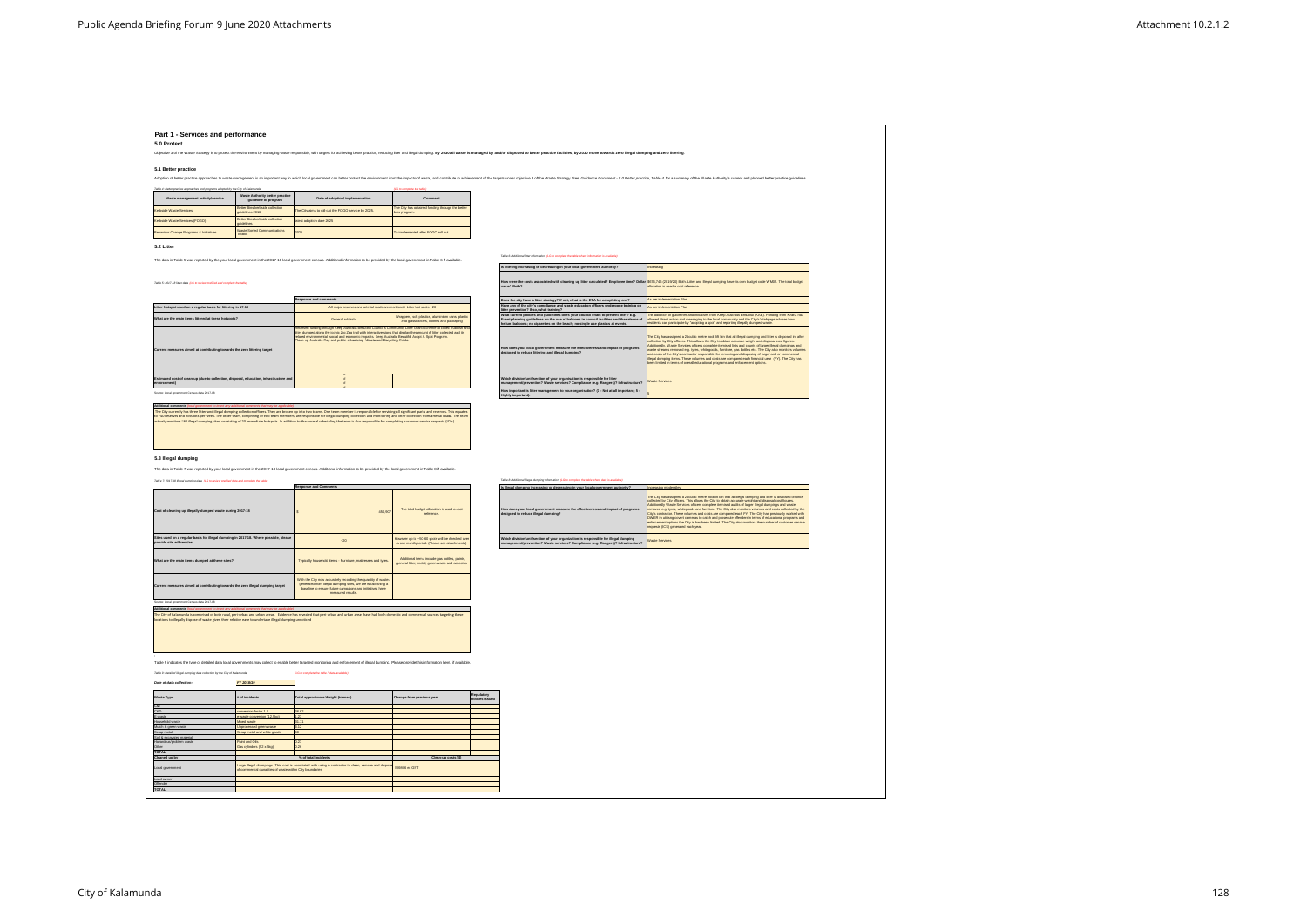### **Part 1 - Services and performance 6.0 Waste management tools**

#### **6.1 Waste services**

*Table 10: Significant sources and generators of waste in 2017-18 (LG to review pre-filled data and amend/update if necessary. Add additional comments if necessary)*

| waste bin        |         |
|------------------|---------|
|                  | N/A     |
|                  | N/A     |
|                  | N/A     |
|                  | Total % |
| teel, aluminium, | N/A     |
| earth)           | N/A     |
| ppies,           | N/A     |
| es, light bulbs, | N/A     |
|                  | N/A     |

| <b>I IGIG DCI TIOGSCHOIG (KG/TIHI/WCCK)</b>                                                                                                | <b>IVA</b> |
|--------------------------------------------------------------------------------------------------------------------------------------------|------------|
| Per capita (kg/per capita/week)                                                                                                            | N/A        |
| Audit year                                                                                                                                 | N/A        |
| <b>Composition</b>                                                                                                                         | Total      |
| Recyclables (paper, cardboard, plastics, steel, aluminium,<br>glass)                                                                       | N/A        |
| Organics (organics, wood/timber, textiles, earth)                                                                                          | N/A        |
| Hazardous (medical, sanitary/ hygiene, nappies,<br>chemicals, paint, batteries, fluorescent tubes, light bulbs,<br>oil, building material) | N/A        |
| Other (electronic waste, miscellaneous)                                                                                                    | N/A        |

• identify the timing and capacity of any new collection systems or facilities required to meet the changing needs of local governments. In working towards alignment with the Waste Strategy, the local government should focus on the materials resources with the greatest potential to support the objectives and targets

| Yield per household (kg/hhl/week)                                                                                                          |
|--------------------------------------------------------------------------------------------------------------------------------------------|
| Per capita (kg/per capita/week)                                                                                                            |
| Audit year                                                                                                                                 |
| Composition                                                                                                                                |
| Recyclables (paper, cardboard, plastics, steel, aluminium,<br>glass)                                                                       |
| Organics (organics, wood/timber, textiles, earth)                                                                                          |
| Hazardous (medical, sanitary/ hygiene, nappies,<br>chemicals, paint, batteries, fluorescent tubes, light bulbs,<br>oil, building material) |
| Other (electronic waste, miscellaneous)                                                                                                    |
| <b>Recycling bin</b>                                                                                                                       |
| Yield per household (kg/hhl/week)                                                                                                          |
| Per capita (kg/per capita/week)                                                                                                            |
| Audit year                                                                                                                                 |
| Composition                                                                                                                                |
| Recyclables (paper, cardboard, plastics, steel, aluminium,<br>glass)                                                                       |
| Organics (organics, wood/timber, textiles, earth)                                                                                          |
| Hazardous (medical, sanitary/ hygiene, nappies,<br>chemicals, paint, batteries, fluorescent tubes, light bulbs,<br>oil, building material) |
| Other (electronic waste, miscellaneous)                                                                                                    |
|                                                                                                                                            |
| Garden organics or FOGO bir                                                                                                                |
| Yield per household (ka/hhl/week)                                                                                                          |

| Recycling bin            |         |
|--------------------------|---------|
|                          | N/A     |
|                          | N/A     |
|                          | N/A     |
| ۱                        | Total % |
| stics, steel, aluminium, | N/A     |
| xtiles, earth)           | N/A     |
| ene, nappies,            | N/A     |
| ent tubes, light bulbs,  | N/A     |
| ous)                     | N/A     |

Local government data relating to the waste collected, recovered and landfilled is presented in Table 10. It is important to review this data when developing *Part 2* – *Implementation Plan* , as it can:

|                        | <b>Service/Sources</b>                        | <b>Tonnes collected</b> | <b>Tonnes recovered</b> | Recovery rate | <b>Better Practice rate</b> | Target rate 2025   | Target rate 2030 | General waste bin                                                                       |            |
|------------------------|-----------------------------------------------|-------------------------|-------------------------|---------------|-----------------------------|--------------------|------------------|-----------------------------------------------------------------------------------------|------------|
|                        | mixed waste                                   | 18,986                  |                         |               |                             |                    |                  | Yield per household (kg/hhl/week)                                                       | N/A        |
| <b>Kerbside</b>        | comingled recyclables                         | 5.162                   | 4,439                   | 18%           | $\frac{9}{6}$               |                    |                  | Per capita (kg/per capita/week)                                                         | N/A        |
|                        | green waste                                   |                         |                         |               |                             |                    |                  | Audit year                                                                              | N/A        |
|                        | <b>FOGO</b>                                   |                         |                         |               |                             |                    |                  | Composition                                                                             | Total %    |
| Vergeside              | green waste                                   | 1,887                   | 1,887                   | 44%           |                             |                    |                  | Recyclables (paper, cardboard, plastics, steel, aluminium,<br>alass)                    | N/A        |
|                        | hard waste                                    | 2,443                   |                         |               |                             |                    |                  | Organics (organics, wood/timber, textiles, earth)                                       | N/A        |
|                        | mixed waste                                   | 2,936                   |                         |               |                             |                    |                  | Hazardous (medical, sanitary/ hygiene, nappies,                                         | N/A        |
| Drop-off               | dry recyclables                               | 6,866                   | 6,866                   |               |                             | 55% major regional | 60% major        | chemicals, paint, batteries, fluorescent tubes, light bulbs,<br>oil, building material) | N/A        |
|                        | green waste                                   | 4,300                   | 4,300                   | 79%           | $\frac{9}{6}$               | centres            | regional centres | Other (electronic waste, miscellaneous)                                                 | N/A        |
|                        | hard waste                                    |                         |                         |               |                             |                    |                  |                                                                                         |            |
|                        | hazardous waste                               |                         |                         |               |                             |                    |                  |                                                                                         |            |
| <b>Public place</b>    | mixed waste                                   |                         |                         | 0%            | $\%$                        | 67% Perth and Peel | 70% Perth and    | <b>Recycling bin</b>                                                                    |            |
|                        | comingled recyclables                         |                         |                         |               |                             |                    | Peel             | Yield per household (kg/hhl/week)                                                       | N/A        |
| <b>Special event</b>   | mixed waste                                   |                         |                         | #DIV/0!       | %                           |                    |                  | Per capita (kg/per capita/week)                                                         | N/A        |
|                        | comingled recyclables                         |                         |                         |               |                             |                    |                  | Audit year                                                                              | N/A        |
|                        | mixed waste                                   |                         |                         |               |                             |                    |                  | Composition                                                                             | Total %    |
| <b>Commercial</b>      | comingled recyclables                         |                         |                         | #DIV/0!       | n/a                         |                    |                  | Recyclables (paper, cardboard, plastics, steel, aluminium,<br>alass)                    | N/A        |
|                        | paper/cardboard                               |                         |                         |               |                             |                    |                  | Organics (organics, wood/timber, textiles, earth)                                       | N/A        |
|                        | Illegal dumping clean up                      |                         |                         |               |                             |                    |                  | Hazardous (medical, sanitary/ hygiene, nappies,                                         | N/A        |
|                        | street sweepings                              |                         |                         |               |                             |                    |                  | chemicals, paint, batteries, fluorescent tubes, light bulbs,<br>oil, building material) | N/A        |
| Local government waste | roadworks                                     |                         |                         | #DIV/0!       | $\frac{9}{6}$               |                    |                  | Other (electronic waste, miscellaneous)                                                 | N/A        |
|                        | other C&D activities                          |                         |                         |               |                             |                    |                  |                                                                                         |            |
|                        | roadside pruning                              |                         |                         |               |                             |                    |                  |                                                                                         |            |
|                        | other                                         |                         |                         |               |                             |                    |                  | Garden organics or FOGO bin                                                             |            |
| <b>TOTAL</b>           |                                               | 42,756                  | 17,499                  | 41%           |                             |                    |                  | Yield per household (kg/hhl/week)                                                       | N/A        |
|                        | Source: Local, Government Census Data 2017/18 |                         |                         |               |                             |                    |                  | Der copita (kalper copitalwook)                                                         | <b>NIA</b> |

• provide an understanding of how different systems are performing (e.g. recovery levels)

• highlight the need for any new collection systems or infrastructure

of the Waste Strategy.

| Garden organics or FOGO bin |  |  |  |  |  |  |
|-----------------------------|--|--|--|--|--|--|
| N/A                         |  |  |  |  |  |  |
| N/A                         |  |  |  |  |  |  |
| N/A                         |  |  |  |  |  |  |
| Total %                     |  |  |  |  |  |  |
| N/A                         |  |  |  |  |  |  |
| N/A                         |  |  |  |  |  |  |
| N/A                         |  |  |  |  |  |  |
| N/A                         |  |  |  |  |  |  |
|                             |  |  |  |  |  |  |

Table 11 provides space for the local government to include bin audit information for kerbside waste services, if available. Bin audits can help local governments understand the material composition in kerbside bins, highlight where additional efforts are required to increase performance and assist in planning for future service options such as FOGO collection. **See Appendix for full breakdown of composition categories**

NB: DWER is currently developing a range of better practice guidelines. Better practice rates will need to be updated as the guidelines are released.

The City's aim is to conduct bin tagging and audit programs, specifically for the potential FOGO roll out. Please refer to P2 Implementation plan.

Source: Local Government Census Data 2017/18

**Additional comments** (*local government to insert any additional comments that may be applicable)* 

*Table 11: Compositional audit data for kerbside waste services (Complete if data is available. Add* 

*additional comments if necessary).*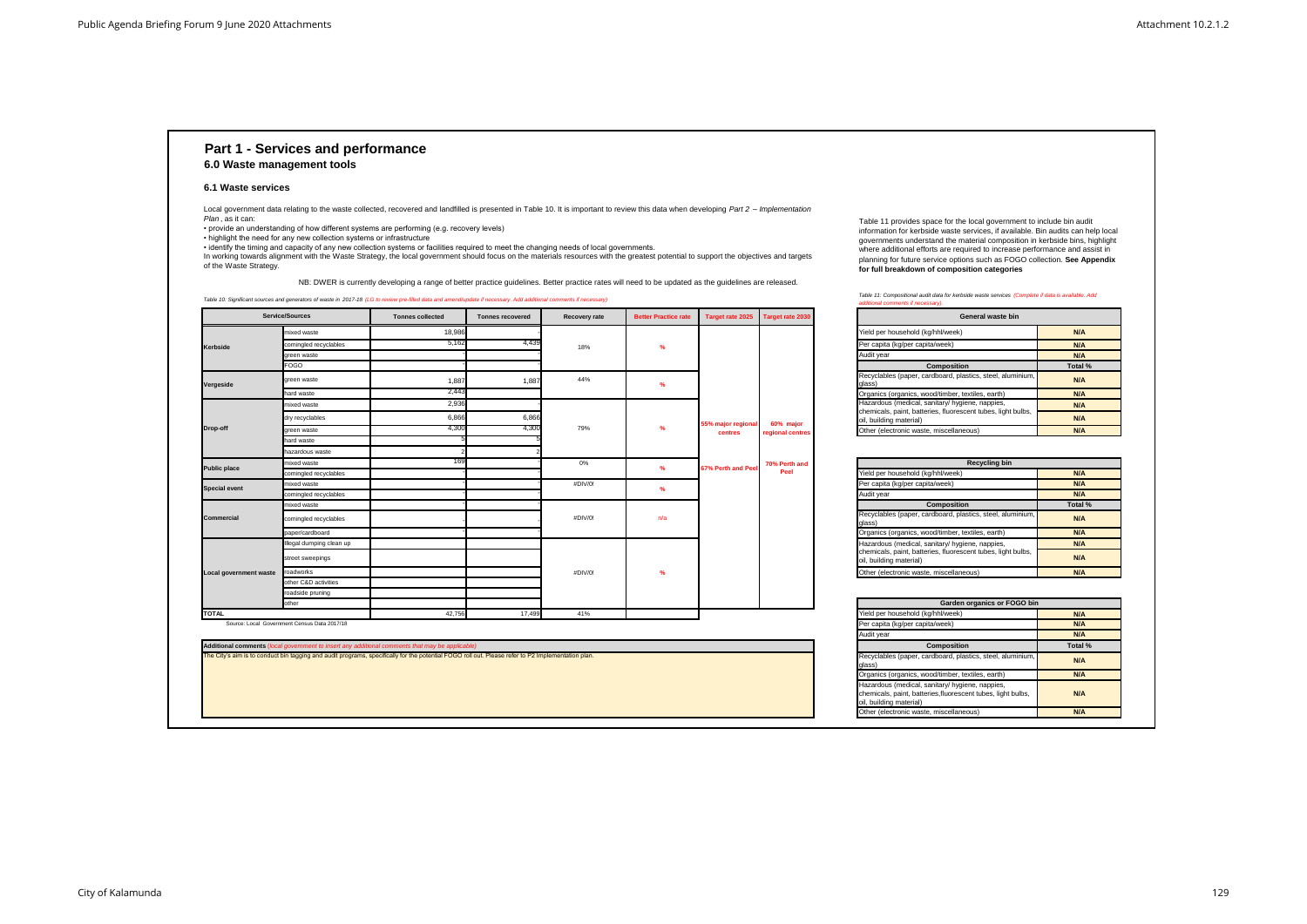## **Part 1 - Services and performance 6.0 Waste management tools**

| <b>Location</b> | <b>Managed by</b> | Licence category and<br>approved production or<br>design capacity (if<br>known) | Waste type | Service/activity | <b>Estimated operation start</b><br>date |
|-----------------|-------------------|---------------------------------------------------------------------------------|------------|------------------|------------------------------------------|
| N/A             | N/A               | N/A                                                                             | N/A        | N/A              | N/A                                      |
|                 |                   |                                                                                 |            |                  |                                          |
|                 |                   |                                                                                 |            |                  |                                          |

Table 13 provides space for local governments to provide information about planned waste and resource recovery infrastructure, if relevant.

| <b>Facility name (and</b><br>licence number if<br>applicable) | <b>Facility Type</b>    | Location                       | <b>Managed by</b> | Licence category and<br>approved production or<br>design capacity | <b>Material type</b>                       | Service/activity  | Remaining<br>Capacity<br>(if applicable) | Anticipated<br>Closure (year) |
|---------------------------------------------------------------|-------------------------|--------------------------------|-------------------|-------------------------------------------------------------------|--------------------------------------------|-------------------|------------------------------------------|-------------------------------|
|                                                               |                         |                                |                   |                                                                   | Green Waste                                | Drop-off Facility |                                          |                               |
|                                                               |                         |                                |                   |                                                                   | General Waste                              | Drop-off Facility |                                          |                               |
|                                                               |                         |                                |                   |                                                                   | Metals                                     | Drop-off Facility |                                          |                               |
|                                                               |                         |                                |                   |                                                                   | Tyres                                      | Drop-off Facility |                                          | $2050+$                       |
| Walliston, Waste                                              |                         |                                |                   |                                                                   | <b>Motor Oil</b>                           | Drop-off Facility |                                          |                               |
| Resource                                                      | <b>Transfer Station</b> | 155 Lawnbrook Rd,<br>Walliston | City of Kalamunda | <b>Awaiting DWER</b><br>Classification                            | Whitegoods                                 | Drop-off Facility | 100%                                     |                               |
| <b>Recovery Facility</b>                                      |                         |                                |                   |                                                                   | E-waste                                    | Drop-off Facility |                                          |                               |
| (WRRF)                                                        |                         |                                |                   |                                                                   | Cardboard                                  | Drop-off Facility |                                          |                               |
|                                                               |                         |                                |                   |                                                                   | <b>Batteries</b>                           | Drop-off Facility |                                          |                               |
|                                                               |                         |                                |                   |                                                                   | Fluorescent Tubes/Globes Drop-off Facility |                   |                                          |                               |
|                                                               |                         |                                |                   |                                                                   | C&D                                        | Drop-off Facility |                                          |                               |
|                                                               |                         |                                |                   |                                                                   |                                            |                   |                                          |                               |
|                                                               |                         |                                |                   |                                                                   |                                            |                   |                                          |                               |
|                                                               |                         |                                |                   |                                                                   |                                            |                   |                                          |                               |
|                                                               |                         |                                |                   |                                                                   |                                            |                   |                                          |                               |
|                                                               |                         |                                |                   |                                                                   |                                            |                   |                                          |                               |
|                                                               |                         |                                |                   |                                                                   |                                            |                   |                                          |                               |
|                                                               |                         |                                |                   |                                                                   |                                            |                   |                                          |                               |
| <b>Other</b>                                                  |                         |                                |                   |                                                                   |                                            |                   |                                          |                               |

The City is awaiting DWER classification for its Walliston RRF and is currently reviewing a number of site conditons.

**Additional comments** (*local government to insert any additional comments that may be applicable)*

*Table 13: Planned waste and resource recovery infrastructure (LG to complete the table)*

#### **6.2 Waste infrastructure**

The number, type, capacity and location of key existing local government owned and/or operated waste and resource recovery infrastructure is required to understand the future need for different facility types. **This section is not relevant to local governments that do not own/operate waste facilities.**

*Table 12: Current waste and resource recovery infrastructure operated by the local government (LG to complete the table)*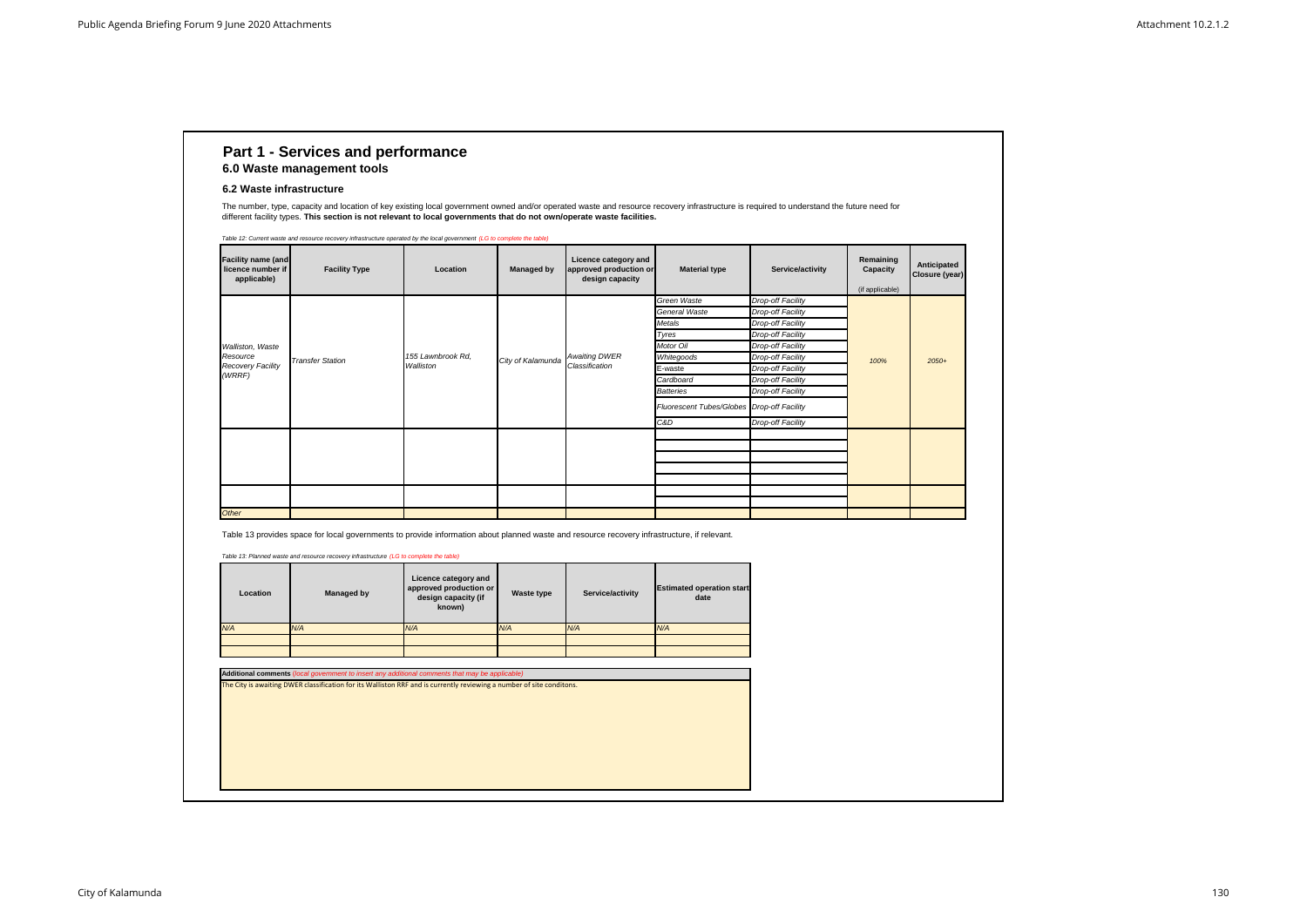| 6.0 Waste management tools                                                                                                                  |                                                                                                                             |                                                                        |                                                                                                                                                                                                                                                                                                                                                                                                                                                 |
|---------------------------------------------------------------------------------------------------------------------------------------------|-----------------------------------------------------------------------------------------------------------------------------|------------------------------------------------------------------------|-------------------------------------------------------------------------------------------------------------------------------------------------------------------------------------------------------------------------------------------------------------------------------------------------------------------------------------------------------------------------------------------------------------------------------------------------|
| 6.3 Policy and procurement<br>6.3.1 Contracts                                                                                               |                                                                                                                             |                                                                        |                                                                                                                                                                                                                                                                                                                                                                                                                                                 |
|                                                                                                                                             |                                                                                                                             |                                                                        | Information on your local government's existing waste contracts should be detailed in Table 14. When reviewing services, it is a good opportunity to evaluate how they are<br>performing, opportunities for regional collaboration and to identify any opportunities for improvement, review or renegotiation.                                                                                                                                  |
| Table 14: Existing waste management contracts (LG to co                                                                                     |                                                                                                                             |                                                                        |                                                                                                                                                                                                                                                                                                                                                                                                                                                 |
| Contractor                                                                                                                                  | Services                                                                                                                    |                                                                        | Notes/comments                                                                                                                                                                                                                                                                                                                                                                                                                                  |
|                                                                                                                                             | <b>Household General Waste</b><br>Collection                                                                                | Stock and Inventory of<br>general waste MGBs<br>Stock and Inventory of |                                                                                                                                                                                                                                                                                                                                                                                                                                                 |
| Cleanaway Pty Ltd.                                                                                                                          | <b>Household Recycling Collection</b>                                                                                       | ecvcling MGBs                                                          | Cleanaway have performed well and have met all relevant KPIs as per their contract.                                                                                                                                                                                                                                                                                                                                                             |
|                                                                                                                                             | Skip Bin Service (Green and<br>neral waste)                                                                                 | Recycling processing MRF                                               |                                                                                                                                                                                                                                                                                                                                                                                                                                                 |
| Western Tree Recyclers                                                                                                                      | Green waste processing                                                                                                      |                                                                        | Western Tree have performed well and have met all relevant KPIs as per their contract.                                                                                                                                                                                                                                                                                                                                                          |
|                                                                                                                                             | Removal/haulage of our                                                                                                      |                                                                        |                                                                                                                                                                                                                                                                                                                                                                                                                                                 |
| West Bin                                                                                                                                    | delineated waste<br>generated/stored at Walliston                                                                           |                                                                        | West Bin have consistently performed well providing a recovery rate (processed &<br>diverted from landfill) of over 80% of wastes collected for disposal.                                                                                                                                                                                                                                                                                       |
|                                                                                                                                             | WRRF) for recovery and<br>disposal at their facilities.                                                                     |                                                                        |                                                                                                                                                                                                                                                                                                                                                                                                                                                 |
|                                                                                                                                             |                                                                                                                             |                                                                        |                                                                                                                                                                                                                                                                                                                                                                                                                                                 |
| <b>Instant Waste</b>                                                                                                                        | Haulage of hook-lift skips<br>(containing specific waste                                                                    |                                                                        | Contract term expired at the end of FEB 20. The City is presently utilising Instant Waste<br>on an adhoc basis and undertaking a contract performance evaluation. An RFT will be<br>issued and new contract commencement will coincide with the onset of the 2020/2021                                                                                                                                                                          |
|                                                                                                                                             | types) to designated/approved<br>acilities                                                                                  |                                                                        | linancial year.                                                                                                                                                                                                                                                                                                                                                                                                                                 |
| Kala Bob Cats                                                                                                                               | Illegal dumping removal                                                                                                     |                                                                        | Kala Bob Kats have performed well and have met all relevant KPIs as per their contract.                                                                                                                                                                                                                                                                                                                                                         |
|                                                                                                                                             |                                                                                                                             |                                                                        |                                                                                                                                                                                                                                                                                                                                                                                                                                                 |
| 6.3.2 Waste local laws and policies                                                                                                         |                                                                                                                             |                                                                        |                                                                                                                                                                                                                                                                                                                                                                                                                                                 |
| should be detailed in Table 15.                                                                                                             |                                                                                                                             |                                                                        | Information on your local government's existing local laws, strategies or policies that may complement/support this waste plan and contribute to the Waste Strategy objectives                                                                                                                                                                                                                                                                  |
| Table 15: Existing waste-related local laws<br>Type of local law, strategy or                                                               | gies and policies (LC<br>Name of local law, strategy or                                                                     |                                                                        |                                                                                                                                                                                                                                                                                                                                                                                                                                                 |
| oolicy<br>Develop<br>ste Local La                                                                                                           | policy                                                                                                                      | Came into force                                                        | Comments<br>ir to PT2 Implementation Plan                                                                                                                                                                                                                                                                                                                                                                                                       |
| Development of Local Environment                                                                                                            | Kalamunda Clean and Green                                                                                                   |                                                                        | Refer to PT2 Implementation Plan.                                                                                                                                                                                                                                                                                                                                                                                                               |
| Strategy                                                                                                                                    |                                                                                                                             |                                                                        |                                                                                                                                                                                                                                                                                                                                                                                                                                                 |
|                                                                                                                                             |                                                                                                                             |                                                                        |                                                                                                                                                                                                                                                                                                                                                                                                                                                 |
| 6.3.3 Land use planning instruments                                                                                                         |                                                                                                                             |                                                                        | Information on your local government's existing local planning instruments which contribute to the management of waste should be detailed in Table 16.                                                                                                                                                                                                                                                                                          |
|                                                                                                                                             | Table 16: Existing waste-related land use planning instruments related to waste management (LG to complete the table        |                                                                        |                                                                                                                                                                                                                                                                                                                                                                                                                                                 |
| <b>Local Planning Strategy</b>                                                                                                              | TITLE:                                                                                                                      | <b>Local Planning Strategy 2010</b><br>Yes                             |                                                                                                                                                                                                                                                                                                                                                                                                                                                 |
|                                                                                                                                             | <b>ENDORSED BY WAPC</b><br><b>NEXT REVIEW DUE</b>                                                                           | 2020                                                                   |                                                                                                                                                                                                                                                                                                                                                                                                                                                 |
|                                                                                                                                             | Is waste considered and reflected in the Local Planning                                                                     |                                                                        | Please provide details below: Waste can be considered in future reviews.                                                                                                                                                                                                                                                                                                                                                                        |
|                                                                                                                                             | Strategy?                                                                                                                   |                                                                        |                                                                                                                                                                                                                                                                                                                                                                                                                                                 |
|                                                                                                                                             |                                                                                                                             |                                                                        | NO                                                                                                                                                                                                                                                                                                                                                                                                                                              |
|                                                                                                                                             | Does the Local Planning Strategy identify current and future                                                                |                                                                        | Please provide details below:                                                                                                                                                                                                                                                                                                                                                                                                                   |
|                                                                                                                                             | waste facility sites?                                                                                                       |                                                                        |                                                                                                                                                                                                                                                                                                                                                                                                                                                 |
|                                                                                                                                             |                                                                                                                             |                                                                        | NO                                                                                                                                                                                                                                                                                                                                                                                                                                              |
|                                                                                                                                             | Does the Local Planning Strategy identify buffers around<br>existing and/or future sites to avoid land use conflict?        |                                                                        | Please provide details below:                                                                                                                                                                                                                                                                                                                                                                                                                   |
|                                                                                                                                             |                                                                                                                             | Local Planning Scheme No 3                                             |                                                                                                                                                                                                                                                                                                                                                                                                                                                 |
| <b>Local Planning Scheme</b>                                                                                                                | <b>TITLE</b><br>GAZETTED:                                                                                                   | 22-Mar-07                                                              |                                                                                                                                                                                                                                                                                                                                                                                                                                                 |
|                                                                                                                                             | <b>NEXT REVIEW DUE:</b>                                                                                                     | 1-Jul-20                                                               | <b>FES</b>                                                                                                                                                                                                                                                                                                                                                                                                                                      |
|                                                                                                                                             | Are resource recovery facilities, waste disposal facility and                                                               |                                                                        | If NO please provide comments below: Amendment 68 29/01/2016: Resource Recover                                                                                                                                                                                                                                                                                                                                                                  |
|                                                                                                                                             | waste storage facility defined as land uses (as per Planning                                                                |                                                                        | Centre' in alphabetical order in the 'Use Classes' column of 'Table One - Zoning Table' of<br>the Scheme and classify 'Resource Recovery Centre' as a 'D' use in the 'General Industry                                                                                                                                                                                                                                                          |
|                                                                                                                                             | and Development (Local Planning Schemes) Regulations<br>2015) and included in the council Local Planning Scheme             |                                                                        | zone and as an 'X' use in all other zones. Inserting the land use definition for 'resource                                                                                                                                                                                                                                                                                                                                                      |
|                                                                                                                                             |                                                                                                                             |                                                                        |                                                                                                                                                                                                                                                                                                                                                                                                                                                 |
|                                                                                                                                             | zoning table, with either a P/I/D/A/X permissibility?                                                                       |                                                                        |                                                                                                                                                                                                                                                                                                                                                                                                                                                 |
|                                                                                                                                             |                                                                                                                             |                                                                        |                                                                                                                                                                                                                                                                                                                                                                                                                                                 |
|                                                                                                                                             | If these land uses are not defined and not in the zoning table.                                                             |                                                                        | Please provide details below:                                                                                                                                                                                                                                                                                                                                                                                                                   |
|                                                                                                                                             | how does the Scheme deal with such land uses (i.e. is an<br>alternative definition used to that in the Regulations 2015? Or |                                                                        |                                                                                                                                                                                                                                                                                                                                                                                                                                                 |
|                                                                                                                                             | are these land uses zoned as "Use not listed")?                                                                             |                                                                        |                                                                                                                                                                                                                                                                                                                                                                                                                                                 |
|                                                                                                                                             | Does the Local Planning Scheme identify statutory buffers as<br>Special Control Areas for strategic waste infrastructure    |                                                                        | YES                                                                                                                                                                                                                                                                                                                                                                                                                                             |
|                                                                                                                                             | facilities to avoid encroachment by incompatible land uses?                                                                 |                                                                        | vaste infrastructure facilities                                                                                                                                                                                                                                                                                                                                                                                                                 |
|                                                                                                                                             |                                                                                                                             |                                                                        |                                                                                                                                                                                                                                                                                                                                                                                                                                                 |
|                                                                                                                                             | TITLE:                                                                                                                      |                                                                        | LPP 9 Dual Density Design                                                                                                                                                                                                                                                                                                                                                                                                                       |
|                                                                                                                                             | ADOPTED BY COUNCIL                                                                                                          |                                                                        | The Scheme does provide for Special control Areas, but not for buffers associated with                                                                                                                                                                                                                                                                                                                                                          |
|                                                                                                                                             | RFI ATIONSHIP TO WASTE<br><b>STRATEGY OBJECTIVES</b>                                                                        |                                                                        | Sustaiability initiatives                                                                                                                                                                                                                                                                                                                                                                                                                       |
|                                                                                                                                             | Does the local government have any local policies which<br>relate to the objectives of the Waste Strategy (reduce           |                                                                        | YES - Refer to above LLP                                                                                                                                                                                                                                                                                                                                                                                                                        |
|                                                                                                                                             | generation, increase recovery, protect the environment)?                                                                    |                                                                        |                                                                                                                                                                                                                                                                                                                                                                                                                                                 |
|                                                                                                                                             |                                                                                                                             |                                                                        |                                                                                                                                                                                                                                                                                                                                                                                                                                                 |
|                                                                                                                                             | <b>TITLE: The Environmental Land Use Planning Strategy</b><br>ADOPTED BY COUNCIL: 23 JUL 19                                 |                                                                        |                                                                                                                                                                                                                                                                                                                                                                                                                                                 |
|                                                                                                                                             | RELATIONSHIP TO WASTE STRATEGY OBJECTIVES:                                                                                  |                                                                        |                                                                                                                                                                                                                                                                                                                                                                                                                                                 |
|                                                                                                                                             |                                                                                                                             |                                                                        | internally through online processes.                                                                                                                                                                                                                                                                                                                                                                                                            |
| <b>Local planning policies</b><br>Other                                                                                                     |                                                                                                                             |                                                                        |                                                                                                                                                                                                                                                                                                                                                                                                                                                 |
| 6.3.4 Sustainable procurement                                                                                                               |                                                                                                                             |                                                                        |                                                                                                                                                                                                                                                                                                                                                                                                                                                 |
|                                                                                                                                             |                                                                                                                             |                                                                        | Local governments can be significant consumers whose purchasing decisions and procurement policies can have positive impacts. This section reviews activities relating to                                                                                                                                                                                                                                                                       |
|                                                                                                                                             |                                                                                                                             |                                                                        | existing sustainable procurement policies or practices that may contribute to the Waste Strategy objectives should be detailed in Table 17.                                                                                                                                                                                                                                                                                                     |
|                                                                                                                                             |                                                                                                                             |                                                                        |                                                                                                                                                                                                                                                                                                                                                                                                                                                 |
| Table 17: Existing sustainable procurement policies and practices (LG to con<br>Sustainable procurement policy<br>or practice<br><b>N/A</b> | Date adopted by council<br>N/A                                                                                              | <b>Actions implemented</b><br>e.g. switching to recycled<br>N/A        | recovery centre' in alphabetical order in the 'Land Use Definitions' section of Schedule 1 of<br>The Environmental Land Use Planning Strategy Action 1.1.1 addresses reducing wast<br>procurement of infrastructure, goods and services that avoid waste, promote resource recovery or encourage greater use of recyclable and recycled products. Information on<br>Alignment with Waste Strategy targets, objectives or focus materials<br>N/A |

The City, utilising the WALGA template, is to develop a sustainable procurement policy relating to provision of goods and services that avoid waste generation and encourage greater use of recyclable and recycled products (circular economy) Please refer to Part 2 (Implementation Plan).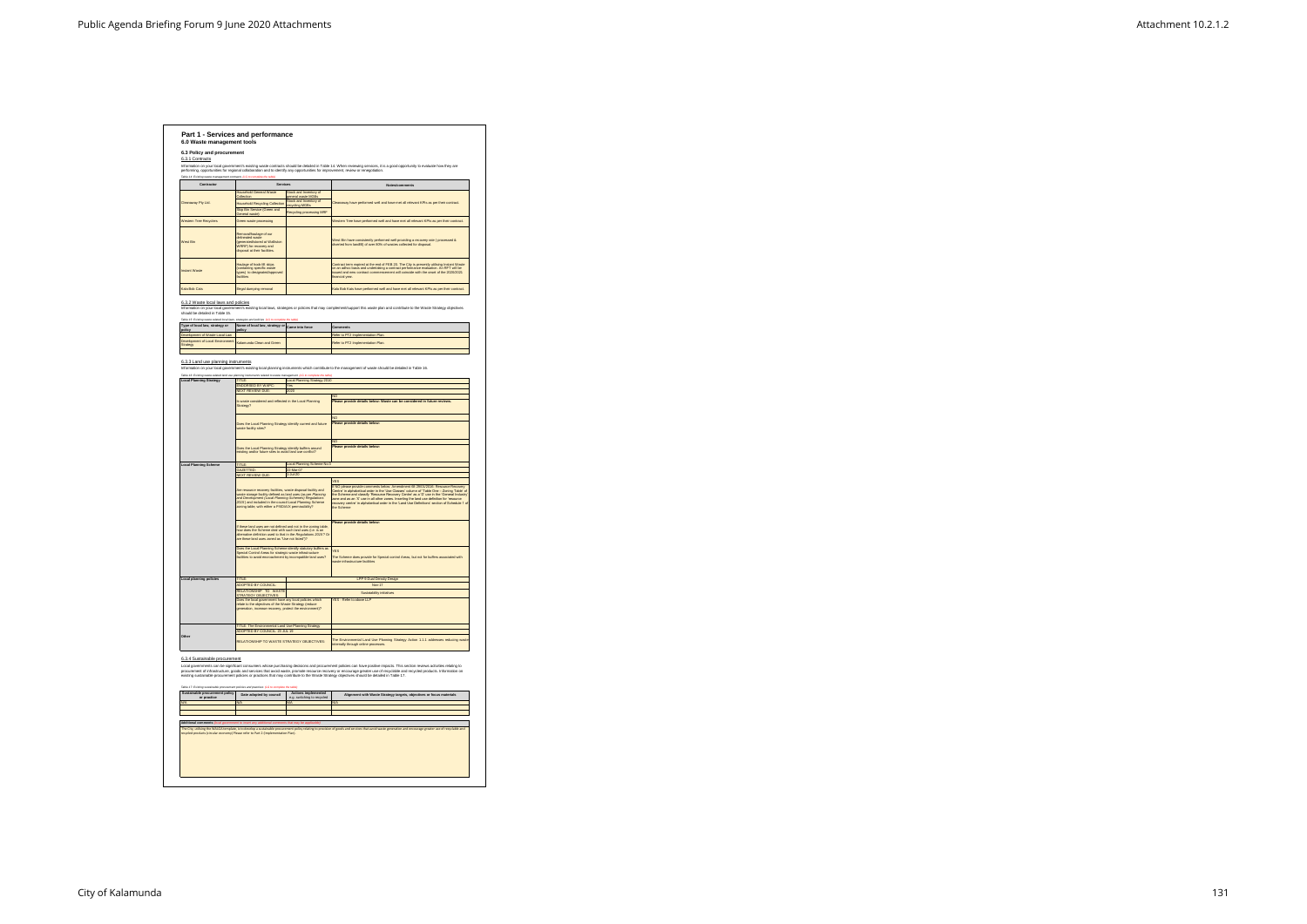| 6.4 Behaviour change programs and initiatives                                                                                                                                                                                                                                                                                                                                                                                                                                                                                                                                                                                                                                                                                                                          |                        |                       |                                                                                                                                                                                                                                                                                                                                                                                                                                               |                                                                                                  |                                                              |                                                           |                                                                |
|------------------------------------------------------------------------------------------------------------------------------------------------------------------------------------------------------------------------------------------------------------------------------------------------------------------------------------------------------------------------------------------------------------------------------------------------------------------------------------------------------------------------------------------------------------------------------------------------------------------------------------------------------------------------------------------------------------------------------------------------------------------------|------------------------|-----------------------|-----------------------------------------------------------------------------------------------------------------------------------------------------------------------------------------------------------------------------------------------------------------------------------------------------------------------------------------------------------------------------------------------------------------------------------------------|--------------------------------------------------------------------------------------------------|--------------------------------------------------------------|-----------------------------------------------------------|----------------------------------------------------------------|
|                                                                                                                                                                                                                                                                                                                                                                                                                                                                                                                                                                                                                                                                                                                                                                        |                        |                       | Communication and engagement with waste generators and managers underpins many local government waste management activities, and are vital in driving behaviour change needed to achieve the objectives and targets of the Was                                                                                                                                                                                                                |                                                                                                  |                                                              |                                                           |                                                                |
| Strategy.                                                                                                                                                                                                                                                                                                                                                                                                                                                                                                                                                                                                                                                                                                                                                              |                        |                       | Behaviour change programs and initiatives refers to activities that increase awareness, skills and knowledge; provide consistent messaging; help people to use waste infrastructure; and encourage the adoption of specific, p                                                                                                                                                                                                                |                                                                                                  |                                                              |                                                           |                                                                |
| behaviours and attitudes.                                                                                                                                                                                                                                                                                                                                                                                                                                                                                                                                                                                                                                                                                                                                              |                        |                       |                                                                                                                                                                                                                                                                                                                                                                                                                                               |                                                                                                  |                                                              |                                                           |                                                                |
|                                                                                                                                                                                                                                                                                                                                                                                                                                                                                                                                                                                                                                                                                                                                                                        |                        |                       | Most local governments have existing behaviour change programs and initiatives and it is important to evaluate their effectiveness. This section includes an opportunity for a high level qualitative assessment process to un<br>worked and what has not. The results can be used to inform actions for Part 2 - Implementation plan (Table 21).                                                                                             |                                                                                                  |                                                              |                                                           |                                                                |
| government.                                                                                                                                                                                                                                                                                                                                                                                                                                                                                                                                                                                                                                                                                                                                                            |                        |                       | Information on the local government's existing waste behaviour change programs or initiatives should be detailed in Table 18. This may include participation in Waste Authority funded programs, or programs/initiatives run b                                                                                                                                                                                                                |                                                                                                  |                                                              |                                                           |                                                                |
| Local government program/initiative                                                                                                                                                                                                                                                                                                                                                                                                                                                                                                                                                                                                                                                                                                                                    |                        |                       | Table 18: Behaviour change programs and initiatives, including Waste Authority programs and other local government initiatives (LG to complete the table)<br><b>Description</b>                                                                                                                                                                                                                                                               | Outcomes achieved as a result of the                                                             | <b>Evaluation method</b>                                     | What's worked/not worked                                  |                                                                |
| <b>Better Bins Funding (FOGO)</b>                                                                                                                                                                                                                                                                                                                                                                                                                                                                                                                                                                                                                                                                                                                                      |                        |                       | The City has applied for better bins funding (3rd Bin roll-out), through the                                                                                                                                                                                                                                                                                                                                                                  | program (Qualitative/quantitative)<br>Successful                                                 | City has received funding                                    |                                                           | <b>Suggested improvements</b><br>Better Bins funding rules and |
|                                                                                                                                                                                                                                                                                                                                                                                                                                                                                                                                                                                                                                                                                                                                                                        | <b>Waste Authority</b> |                       |                                                                                                                                                                                                                                                                                                                                                                                                                                               |                                                                                                  | allocation from Waste Authority                              |                                                           | iming reflect the pragmatic<br>ssues of timing of FOGO         |
| <b>Waste Sorted Tool Kit</b>                                                                                                                                                                                                                                                                                                                                                                                                                                                                                                                                                                                                                                                                                                                                           |                        | consistent messaging. | The City has agreed with other LGs to utilise the waste sorted tool kit for                                                                                                                                                                                                                                                                                                                                                                   | Consistent messaging utilised in all<br>waste communications by the City.                        | Used by all LGs                                              | All local governments using the<br>waste sorted tool kit. |                                                                |
| Garage Trail Sale                                                                                                                                                                                                                                                                                                                                                                                                                                                                                                                                                                                                                                                                                                                                                      |                        |                       | The City is a 3-year signatory of the Garage Trail Sale (2018-2020).                                                                                                                                                                                                                                                                                                                                                                          | Promotion of waste hierarchy to<br>esidents and community<br>encouragement                       |                                                              |                                                           |                                                                |
| <b>Waste Education</b>                                                                                                                                                                                                                                                                                                                                                                                                                                                                                                                                                                                                                                                                                                                                                 |                        |                       | Annual Waste and Recycling Calendar                                                                                                                                                                                                                                                                                                                                                                                                           | ocal Residents advised and educated<br>on waste collections, classifications and<br>initiatives. | Vaste services operating as<br>xpected and resident feedback | <b>Ongoing evaluation</b>                                 | actioned for the following year.                               |
| Additional comments (local government to insert any additional comm                                                                                                                                                                                                                                                                                                                                                                                                                                                                                                                                                                                                                                                                                                    |                        |                       |                                                                                                                                                                                                                                                                                                                                                                                                                                               |                                                                                                  |                                                              |                                                           |                                                                |
|                                                                                                                                                                                                                                                                                                                                                                                                                                                                                                                                                                                                                                                                                                                                                                        |                        |                       | Table 19 provides an opportunity to assess existing waste data practices, identify strengths and gaps and consider the kinds of data activities which could be included in the Part 2 - Implementation Plan to improve the loc<br>waste data. It should be completed based on the data/information covered in Part 1 of this document, as well as the individual experience of the officer/s responsible for collecting and using waste data. |                                                                                                  |                                                              |                                                           |                                                                |
| • the kinds of data that is missing, where data gaps exist<br>barriers to collecting or accessing adequate data                                                                                                                                                                                                                                                                                                                                                                                                                                                                                                                                                                                                                                                        |                        |                       | • the kinds of data collection, analysis or reporting practices that are not currently in place which would assist local government waste management functions.                                                                                                                                                                                                                                                                               |                                                                                                  |                                                              |                                                           |                                                                |
|                                                                                                                                                                                                                                                                                                                                                                                                                                                                                                                                                                                                                                                                                                                                                                        |                        | Please v              |                                                                                                                                                                                                                                                                                                                                                                                                                                               | Comment                                                                                          |                                                              |                                                           |                                                                |
|                                                                                                                                                                                                                                                                                                                                                                                                                                                                                                                                                                                                                                                                                                                                                                        | <b>YES</b>             | <b>NO</b>             | The City has prioritised data capture of all waste streams over the past 2.5 years and has made considerable progress in this space, however recognises<br>mprovements in some areas can be made.                                                                                                                                                                                                                                             |                                                                                                  |                                                              |                                                           |                                                                |
|                                                                                                                                                                                                                                                                                                                                                                                                                                                                                                                                                                                                                                                                                                                                                                        |                        |                       | Waste data used to evaluate the type, amount and frequency of wastes accepted at the Walliston WRRF and its utilisation by local and non-local residents. Findings<br>esulted in the implementation of the Entry Pass system. This data is used to facilitate behavious change amongst residents by developing communication plans with                                                                                                       |                                                                                                  |                                                              |                                                           |                                                                |
|                                                                                                                                                                                                                                                                                                                                                                                                                                                                                                                                                                                                                                                                                                                                                                        |                        |                       | corporate communications.                                                                                                                                                                                                                                                                                                                                                                                                                     |                                                                                                  |                                                              |                                                           |                                                                |
|                                                                                                                                                                                                                                                                                                                                                                                                                                                                                                                                                                                                                                                                                                                                                                        |                        |                       | Waste data capture is intrinsic to the successful operation of the Walliston WRRF, to ensure assets are correctly utilized and serviced and that ongoing waste<br>processes (green waste shredding, fridge degassing, C&D removal etc) are orchestrated for safe and successful completion. The data is also usful is assessing                                                                                                               |                                                                                                  |                                                              |                                                           |                                                                |
|                                                                                                                                                                                                                                                                                                                                                                                                                                                                                                                                                                                                                                                                                                                                                                        |                        |                       | uture waste service sonderations such as FOGO and CDS                                                                                                                                                                                                                                                                                                                                                                                         |                                                                                                  |                                                              |                                                           |                                                                |
| 6.5 Data<br>Where 'no', please comment on:<br>Table 19: Assessment of waste data (LG to complete the tabl<br>Does the local government have access to<br>adequate waste data to complete Part 1 of<br>the waste plan?<br>Does the local government use waste data<br>when undertaking planning activities for<br>waste projects/programs?<br>Does the local government have access to<br>adequate waste data for this purpose?<br>Does the local government use waste data<br>when monitoring or assessing waste<br>projects/programs?<br>Does the local government have access to<br>adequate waste data for this purpose?<br>Does the local government use adequate<br>waste data to measure progress toward the<br>targets and objectives of the Waste<br>Strategy? | J                      |                       | The City records the amount of illegally dumped waste recovered and is in the process of ensuring the type and description is also recorded. Waste data obtained at<br>Walliston WRRF necessitated in the provision of a dedicated receptacle for wood waste.                                                                                                                                                                                 |                                                                                                  |                                                              |                                                           |                                                                |
|                                                                                                                                                                                                                                                                                                                                                                                                                                                                                                                                                                                                                                                                                                                                                                        |                        |                       |                                                                                                                                                                                                                                                                                                                                                                                                                                               |                                                                                                  |                                                              |                                                           |                                                                |
|                                                                                                                                                                                                                                                                                                                                                                                                                                                                                                                                                                                                                                                                                                                                                                        |                        |                       | Internal data capture and 3rd party contractual provision ensures all wastes collected (kerbside, verge collection (skip bin provision), Walliston WRRF, illegal<br>dumping) are correctly characterised and recorded.                                                                                                                                                                                                                        |                                                                                                  |                                                              |                                                           |                                                                |
| Does the local government have access to<br>adequate waste data for this purpose?<br>Does the local government have access to<br>adequate waste data to fulfil annual data<br>reporting obligations under the WARR<br>Regulations? (previously undertaken<br>through the Waste and Recycling Census)<br>Are there any types of waste data that the<br>local government does not currently collect<br>or have access to that would be                                                                                                                                                                                                                                                                                                                                   |                        |                       | Waste types collected in MSW verge side skip bins (provided by our contractor Cleanaway) is not recorded/audited. The council aims to audit this in the futurte as it<br>undertakes assess future recovery options with its contractor, Cleanaway.                                                                                                                                                                                            |                                                                                                  |                                                              |                                                           |                                                                |
| helpful/useful?<br>Are there any ways which local government<br>waste data collection, storage or use could<br>be improved?                                                                                                                                                                                                                                                                                                                                                                                                                                                                                                                                                                                                                                            |                        |                       | Audit on the amount and type of litter found/collected on the roadside(s) to Walliston WRRF                                                                                                                                                                                                                                                                                                                                                   |                                                                                                  |                                                              |                                                           |                                                                |
| Is the data collected by the local<br>government accurate? Are any new<br>strategies needed to improve accuracy?                                                                                                                                                                                                                                                                                                                                                                                                                                                                                                                                                                                                                                                       |                        |                       | Future consideration of mobile weighbridge at the Walliston WRRF and waste data capture software. The City is to assess what technologies and software is<br>available in the market.                                                                                                                                                                                                                                                         |                                                                                                  |                                                              |                                                           |                                                                |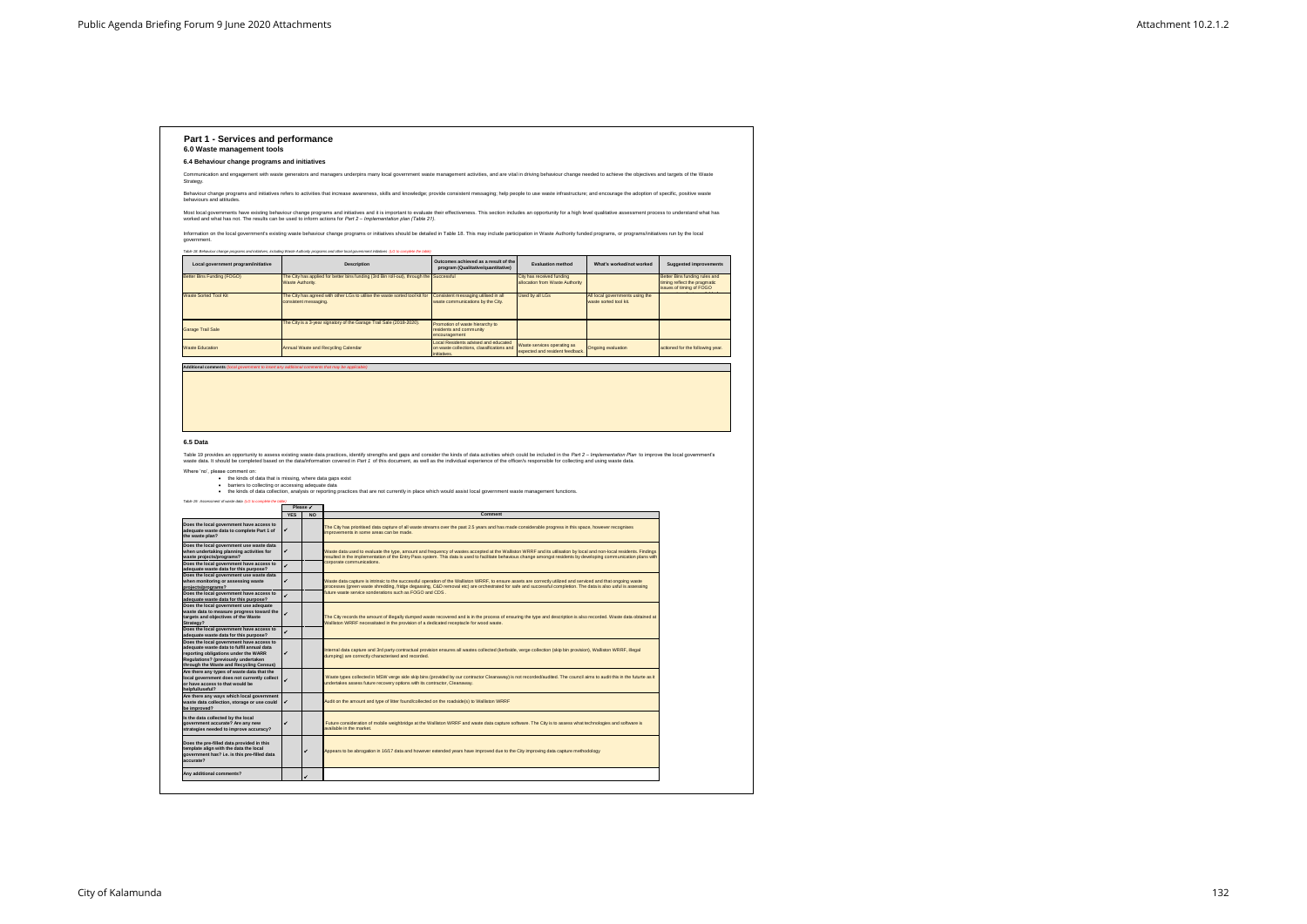### **7.0 Summary**

The purpose of Part 1 of the waste plan is to consolidate information about current waste management practices, to enable you to assess and identify:

| Waste management achievements (for example,<br>performance/achievement against Waste Strategy<br>targets or objectives or where particular waste<br>management objectives have already been met) | Introduction of an entry pass system at Walliston WRRF<br>Introduction of a commercial vehicle permit system at Walliston WRRF<br>Keep Australia Beautiful initiatives and grant allocation<br>Engaging and collaborating with our 3rd party contractors to receive desired waste type and quantity<br>data to meet our and Strategy target objectives<br>Capturing the specific quantity of illegally deposited wastes                                                                                                                                                                                                                                                                                                                                                                                                                                                                                                                                                         |
|--------------------------------------------------------------------------------------------------------------------------------------------------------------------------------------------------|---------------------------------------------------------------------------------------------------------------------------------------------------------------------------------------------------------------------------------------------------------------------------------------------------------------------------------------------------------------------------------------------------------------------------------------------------------------------------------------------------------------------------------------------------------------------------------------------------------------------------------------------------------------------------------------------------------------------------------------------------------------------------------------------------------------------------------------------------------------------------------------------------------------------------------------------------------------------------------|
| Opportunities for improvement (for examples,<br>where performance against Waste Strategy targets or<br>objectives could be improved or where waste<br>management objectives have not been met)   | Improve verge side recycling/recovery rates<br>Further increase data capture and analysis of illegal dumping and litter occurring within the City of<br>Kalamunda<br>Develop and implement behavioural change programs and programs targeting waste education, litter and<br>illegal dumping<br>Development of robust polices and local laws<br>Undertake an internal waste questionnaire requiring the participation of all City employees, explaining the<br>aims and objectives of the Waste Strategy and how we, as a team, can provide a positive contribution                                                                                                                                                                                                                                                                                                                                                                                                             |
| Priority areas for action in Part 2 -<br>Implementation plan                                                                                                                                     | Ongoing (activities currently under way and/or continuously undertaken) Development of Waste Plan, data<br>capture and analysis.<br>Short term (within the next 1-2 years) License of WTS including potential facility improvements,<br>employment of Waste Education Officer, Development of Waste Plan, CDS education for school, sporting<br>clubs and community groups, development of Waste Local Law, Collection and processing Tender for City<br>Waste Collection, Litter and illegal dumping guidelines. Bin tagging and auditing.<br>Medium term (within the next 3-5 years). Review of in-house City general waste and recycling collection<br>(parks and reserves), software systems for data capture and analysis. Potential introduction of a 3 bin<br>system (FOGO) subject to availability of suitable FOGO processer.<br>Long term (more than five years) Assessment of future use of Walliston Transfer Station, pending licence<br>conditions and approvals. |

- current waste management performance
- alignment between current waste management practices and the Waste Strategy
- strengths and successes, as well as gaps and opportunities for improvement.

Table 20 provides space to analyse the data and information presented in *Part 1* , and should be used to determine waste management priorities for the short, medium and long term, and translate these priorities into actions in *Part 2 – Implementation plan (Table 21)* .

*Table 20: Assessment of current waste management performance and prioritisation of future actions (Completing this table is optional)*

# **Part 1 - Services and performance**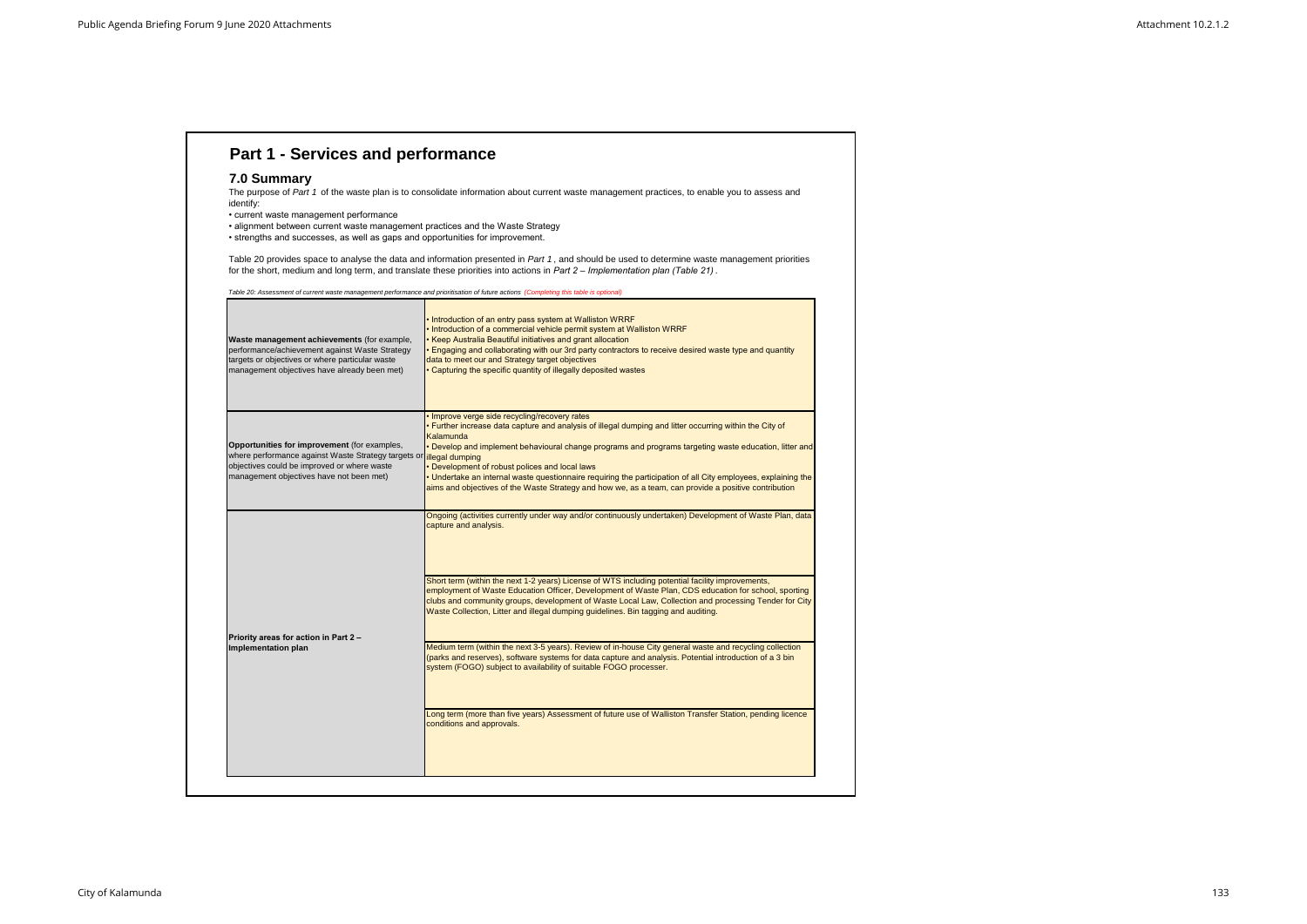|                          |                                                    | Part 2 - Implementation plan<br>.<br>This pierantifor pin outlos the states with you look may be made that the matter of the substitute the substitute of substitute the substitute of the streety myster and 6.0 West means the first what is a state is a state |                                      |                                                                                                                                                                                                                                                                                                                                                                                                                                |                                                                                                                                                                                                                                                                                                                                            |                                                                                                                                                                                                                                                                                                                                                                                                     |                                                                           |                                                                                                                      |              |                                               |              |                                                                                                 |                                                                                                                                                                                                                                                                                                                                                                                                                                                         |
|--------------------------|----------------------------------------------------|-------------------------------------------------------------------------------------------------------------------------------------------------------------------------------------------------------------------------------------------------------------------|--------------------------------------|--------------------------------------------------------------------------------------------------------------------------------------------------------------------------------------------------------------------------------------------------------------------------------------------------------------------------------------------------------------------------------------------------------------------------------|--------------------------------------------------------------------------------------------------------------------------------------------------------------------------------------------------------------------------------------------------------------------------------------------------------------------------------------------|-----------------------------------------------------------------------------------------------------------------------------------------------------------------------------------------------------------------------------------------------------------------------------------------------------------------------------------------------------------------------------------------------------|---------------------------------------------------------------------------|----------------------------------------------------------------------------------------------------------------------|--------------|-----------------------------------------------|--------------|-------------------------------------------------------------------------------------------------|---------------------------------------------------------------------------------------------------------------------------------------------------------------------------------------------------------------------------------------------------------------------------------------------------------------------------------------------------------------------------------------------------------------------------------------------------------|
|                          | Vaste<br>Aanagemen<br>Iool                         | Action (OR link to misting local)<br>government planidocument that<br>details this activity                                                                                                                                                                       | is the action<br>new or<br>existing? | Detailed actionalsab-actions (OR Ink to existin<br>local government plankbourners that details this<br>activity)                                                                                                                                                                                                                                                                                                               | Milestanes (SMART - Specific,<br>Measurable, Achievable, Relevant<br>Timed)                                                                                                                                                                                                                                                                | Target (SMART)                                                                                                                                                                                                                                                                                                                                                                                      | Timeframe for deliver<br>(completion date)                                | <b>Cost of implementation incorporate</b><br>Into annual budget and Corporate<br>Business Plan? Y/N - (if not, why?) | Avoid        | Aligna to Waste Strategy Objective<br>Recover | Protect      | sponsibility for implementation<br>and, team or often the notifie rest<br>stimulation often the | sequences and mit<br>strategies)                                                                                                                                                                                                                                                                                                                                                                                                                        |
| $\mathbf{1}$             | <b>Waste serv</b>                                  | eduction of 3 bin FOGO for<br>Paids collection                                                                                                                                                                                                                    |                                      | 1. In conjunction with Banker Practice Guidance<br>$\text{FGOGG}_n$ - Denote Bank Go FOGG, conduct intelligencement<br>communication with the community about its City is<br>my<br>investment by Denote City and the City compared intellig                                                                                                                                                                                    | The Same Practice - Go FOGO<br>Community Counter - Go FOGO<br>Community comulad - December<br>Community comulad - December<br>2020. J. Business case completely<br>potented rather and completed - July 2021-4.<br>December 2021. R. Tender<br>Comm                                                                                        | 0% of City provided bin services for<br>idents will have access to FOGO by                                                                                                                                                                                                                                                                                                                          | $34-25$                                                                   | Yes                                                                                                                  |              | ✔                                             |              |                                                                                                 | sks: Community resistanc<br>réamination, lack of effecti<br>mmunication, none militué<br>communication, poor rollout<br>service, FOGO plant<br>commissioning pushed cut.<br>AMigastice: Emsure orgoing and<br>stituctive communication with all<br>stituctive milestones, huwe option<br>formies, bin audits/tegoing to<br>formies, bin audi                                                                                                            |
| $\overline{2}$           | Waste servic                                       | lecovery of recyclable materials<br>om verge-side skip bins                                                                                                                                                                                                       |                                      | 1. Consultation with Clearanany on proposed<br>recovery of waste from skips. 2. Geographically<br>representative audit of verge-islike libris to emission<br>what wastes are being disposed. 3. generate audit<br>report 4. Stakeholder me                                                                                                                                                                                     | 1. Engagement with Cleansway -<br>April 2020. 2. Audit completion -<br>July 2020. 3. Audit report lessed<br>September 2020. 4. Stakeholder<br>eeting to discuss feasibility of<br>aste recovery - December 2020<br>Implement trial in January 2021                                                                                         | scovery 20% of recyclable material fr<br>rge-side skips by June 2021                                                                                                                                                                                                                                                                                                                                | $346-21$                                                                  | NO - trial only. Will be incorporated in<br>annual budget pending successful tri<br>and accurate costs established.  |              | ✔                                             | $\checkmark$ | Asset and Waste Services                                                                        | Risks: Siewed audit muils.<br>Urbanisle water secovery, cost<br>Giove-outs, delay in skip turnerous<br>Giove-outs, delay in skip turnerous<br>consistent approach to muils for was<br>maining options.<br>turnerously, this will moover lanes<br>co                                                                                                                                                                                                     |
| $\mathsf 3$              | Waste<br>Infrastructu                              | alliston Transfer Station                                                                                                                                                                                                                                         | ástra                                | t) implement licence conditions and out by<br>Department of Emircoment, Wales and Regulation<br>(DWER), 2/Forecast Julian weals letterstocker<br>requirements for Wallacon Transfer Station to<br>adequate younger specified waste streams                                                                                                                                                                                     | plement licence conditions in<br>specified timeframes set out by<br>DWER - TBA                                                                                                                                                                                                                                                             | son receiving licence conditions from<br>WER, work to implement conditions and<br>recommendations within specified time<br>matructure required for Walliston<br>teatructure required for Walliston<br>ansfer Station to ensure compilance.                                                                                                                                                          | www.file.for.delive.<br>dependant upon rece<br>DWER licence appro<br>TBA. | No                                                                                                                   |              | ✔                                             | ✔            | Asset and Waste Operations.<br>DWER & Planning.                                                 |                                                                                                                                                                                                                                                                                                                                                                                                                                                         |
| $\ddot{a}$               | Waste<br>Infrastruct                               | /alliston Transfer Station<br>egregating hard plastics                                                                                                                                                                                                            |                                      | I. Estabilish which plastics are presently<br>recyclable loo-recyclable . 2. Generate Safe<br>Operating Procedure for site staff to follow to allow<br>the recovery of sultable waste plastics into a<br>discuss rewe SQP and list of acce<br>Genetate a report on volumes recovered agains                                                                                                                                    | 1. plastics recycling evaluation<br>and SOP generation - June 2020.<br>2. Stakeholder meeting and 3-<br>north tital commencement - June<br>1000: 3. Report generated and<br>lollow up stakeholder meeting -<br>September 2020.                                                                                                             | By the end of 2020 the feasibility stud<br>il show if it is economically viable to<br>cover solid plastics contained in mix<br>sds delivered by local residents for<br>spossi.                                                                                                                                                                                                                      | end 2020                                                                  | Yes                                                                                                                  |              | ٠                                             |              |                                                                                                 | Risks: non-recyclables placed in<br>receptacie, also utalf contact with<br>easile, inaccuratie report generate<br>Miligarion: Sile staff trained and<br>tolour SOP, dedicated project<br>management to ensure accurate<br>and meaningful data is captured<br>and recorted.                                                                                                                                                                              |
| 5                        | Policies and<br>procurement                        | lop Waste Local Law                                                                                                                                                                                                                                               |                                      | unsure as employees involved with waste<br>regement are aware of the law, its intent and<br>orcement capabilities. 2. Waste Local Law                                                                                                                                                                                                                                                                                          | . As emproyees involved with<br>axia management or resident<br>fivion/complaints made aware of<br>e Waxte Local Law - July 2020.<br>Waste Local Lawguidance note<br>remployees generated July<br>200. 3. Waste Local Lawadopte<br>nd displayed on City Webpage                                                                             | colicies and procedures are following the<br>directives of the Waste Local Law by Jun<br>8020                                                                                                                                                                                                                                                                                                       | Jup22                                                                     | No                                                                                                                   |              | ✔                                             | $\checkmark$ | Asset and Waste Services                                                                        | <b>Risks: Employees not trained, or</b><br>following correct procedures and give out inconstitutes<br>and incomplete information reasonably program<br>Well-structured training programs<br>to facilitate conformly and<br>consistent messaging.                                                                                                                                                                                                        |
| 6                        | Policies and<br>procurement                        | evelop a Sustainab<br>wousement Policy                                                                                                                                                                                                                            |                                      | t. Obtain and consult the WALGA Guide to<br>Sustainable Procurement. 2. Develop the<br>Procurement Policy in line with the WALGA<br>Procurement Policy is line with the WALGA<br>department for leadings. A. Choising Feedback<br>submit to C                                                                                                                                                                                  | 1. WALGA guide and Toolkk<br>consulted - April 2020, 2. Initial<br>Policy developed and circulated file<br>facilitatic - Isle 2020, 3. Submit to<br>Council for approval - early 2021.<br>Initials Policy.                                                                                                                                 | .<br>Iy January 2021 the Sustainable<br>Itocurement Policy will ensure a<br>Procurament Protey was entered a<br>provident of goods and services that<br>a providen of goods and services that<br>until waste generalise and encourage<br>praise can be recommitted to the protect interaction<br>reflects in the beam of                                                                            | Jup21                                                                     | Yes                                                                                                                  | $\checkmark$ | ✔                                             | $\checkmark$ |                                                                                                 | Risks: Resistance to change<br>whiley to source applicable<br>envices, increased spending<br><b>Milgasion: Consistent messa</b><br>Io all stakeholders advising the<br>to all stakeholders advising the<br>City's algorest to the Waste<br>Strategy, Emuse all Stakeholde<br>have the correct and cument<br>information/guides to assist in<br>obtaining the competitive senior<br>required in line with the new Po                                     |
| $\overline{\phantom{a}}$ | Policies and<br>procurement                        | sice items in Local<br>vironmental Sittategy                                                                                                                                                                                                                      |                                      | ment the WARR Strategy 2, Support<br>ommunity groups and reduce wash in assertes. 3<br>selace incidence of illegal dumping. 4. Increase<br>selatel recovery to 70% by 2025. 5. 10% reductio<br>easte generation per capita by 2025                                                                                                                                                                                             | 1. Consistent focus group<br>meetings with all stekeholders -<br>2020 onwards. 2. Employ a Waste<br>Education Officer during 2020. 3.<br>Orlocal community groups through<br>advertising, initiatives and<br>ertives/grant allocat                                                                                                         | To profect the City's natural environment<br>and to reduce the amount of waste<br>generated in alignment with the timelines<br>goals and objectives of the Waste<br>Strategy                                                                                                                                                                                                                        | 2020-2030                                                                 | Yes                                                                                                                  | ٠            | ✔                                             | $\checkmark$ | Asset an Waste S                                                                                | iska: Stakeholder Inact<br>Risks: Stakeholder Inacion and<br>impair not met, Community feels<br>disterlandshiel, City unaware of<br>current initiatives/Ing unaware of<br>gravine. Miligation: Employment or<br>Wisses Education of Economics<br>dislogue with the EMRC, as                                                                                                                                                                             |
| 8                        | Data                                               | for illegal<br>mprove data<br>lumping                                                                                                                                                                                                                             |                                      | 1 Align the WALGA Model Process: liegel Dumpin<br>to the present and future objectives of the City. 2.<br>disseminate these principles and objectives of the<br>disseminate these principles and objectives of the<br>educating and traini<br>mped Waste Department                                                                                                                                                            | . Stakeholder engagement and<br>wiew of the WALGA Itlegal<br>Jumping Model Process - April<br>1020. 2. Implement new objects<br>counting on data capture and<br>eporting - Mid 2020.                                                                                                                                                       | reing the WALGA guidance in<br>unction with our existing policies and<br>.<br>cedures will improve customer ser<br>mai and external communication,<br>nternal and external communication,<br>extended recovery and increase sur<br>malentanding of the associated costs<br>turnaping and responding to litegally<br>trough increased data capture will assi<br>n developing business cases for acti | Md 2020                                                                   | Yes                                                                                                                  | ✓            | ✔                                             | $\checkmark$ | Asset and Waste S                                                                               | Risks: Inconsistent data capture<br>due to lack of training or<br>technology, Stakeholder inaction<br>following the submission of faid<br>reports. Milgasize: Structured<br>training for all field officers and<br>Investment in new technologie<br>data capture where appropriate.<br>Begal dumped waste data repos<br>included as an agenda item in<br>Stakeholder meetings.                                                                          |
| $\,$ 9                   | Data                                               | tter audit on major roads lead<br>Walliston Transfer Station                                                                                                                                                                                                      |                                      | take an audit on the amount and type of II<br>ri. Understee an audit on the amount and type of limitation<br>located along the main roads leading to Walliston<br>Transfer Station with simultaneous clearance. 2.<br>Using all media platforms (roclading posters at the<br>limitativ a                                                                                                                                       | <b>1. Urderteke 1st audit by June<br/>2020. 2. Media release of<br/>Jinercure Load Urbank Road<br/>Lampaign for 3 months following<br/>antial audit. 3. Underteke 2nd audit<br/>wuxed 2020.<br/>Wuxed 2020.</b><br>end 2020.                                                                                                               | By the end of 2020 the City will be awared the impact Walliston Toronte Station and the amount of the deposite<br>on made is adopt a count of the deposite basis on made is<br>adopt to A Alao, the effect (if any) the KAB campaig                                                                                                                                                                 | mid to late 2020                                                          |                                                                                                                      | ✔            |                                               |              |                                                                                                 | Alaks: InaccurateImeaningless<br>data, leaffective<br>advertising/community<br>angagement. Afrigation: Ensure<br>agreed action plan by mikelbolder<br>cloic to audit, coordinate with the<br>cloic to audit, coordinate with the<br>the rollout of                                                                                                                                                                                                      |
| 10                       | Behaviour<br>change<br>programs as<br>initiatives  | wilop a Cliff World<br>et Pin                                                                                                                                                                                                                                     |                                      | , Stakeholder meeting to establish what was to associated, their frequency and present disposal<br>associated, their frequency and present disposal to<br>sense a block base enthed by considerable to the comparison of the<br>sense                                                                                                                                                                                          | * 2000. 2: Develop Plan by June<br>2020. 2: Develop Plan by June<br>sociated training to all<br>stakeholders. 4: Six-month review<br>stakeholders. 4: Six-month review<br>December 2020 to asce<br>Hect of the plan.                                                                                                                       | e end of 2020 will see a reductiv<br>The end of 2020 will see a reduction in<br>rasts generation and the recovery/waxe<br>efuced Civil Works spending on<br>rocurement and waste<br>procurement and wasted in the visit of a significant first step.<br>a suignificant first step.                                                                                                                  | Mid to end 2020                                                           | Yes                                                                                                                  | ✔            | ✔                                             |              |                                                                                                 | Risks: Uresalistic and uranishis<br>Waxis management Plan,<br>Waxis management Plan,<br>englagement, hascurate data<br>anglagement, hascurate data<br>anglasca is stabilistical tracked in<br>Freure all stabilisticals to the plan<br>capture is s                                                                                                                                                                                                     |
| 11                       | Behaviour<br>change<br>programs as<br>initiatives  | ducation to increase awarene<br>nd encourage behaviour cha<br>round illegal dumping                                                                                                                                                                               |                                      | -vinese the WALGA Model Process: Begal<br>umping focussing on community engagement 2.<br>Voulate action items to stakeholders for comment.<br>Generate an action plan following the comment.<br>enemie an action plan following the outcomes<br>eholder consultation. 4.Implement action pla                                                                                                                                   | . WALGA Process Model: like<br>Sumping reviewed and<br>skeholders engaged for<br>smanners - mid 2000. 2.<br>smanned mid-late 2020. 2.<br>sungered roldust of action plan<br>suggered roldust of action.<br>hangered roldust of action.<br>m.<br>ves mid-late 2020                                                                          | By the end of 2000 the Local community<br>that been tergeted with education and<br>participation initiatives aiming towards the<br>stringetics of illegaly duringed waste. Our series<br>stringetical terms and colors.<br>wwith and colors.                                                                                                                                                        | mid-late 2020                                                             | Yes                                                                                                                  | $\checkmark$ |                                               |              | Asset and Waste S                                                                               | isks: Insufficient/neffec<br>sherfising or community<br>Ingagement initiatives,<br>Stakeholders unaware of current<br>Statement travelate and control<br>children: Capacita malable.<br>Milgasion: Employment of Waste<br>Education Officer, cryping<br>dialogue with WALGA, Waste<br>contemporanes in HMRC to ensure<br>contemporanes in HMRC to experience of<br>any of<br>zity feedback actively                                                     |
| 12                       | Behaviour<br>change<br>programs an<br>initiatives  | Sixing recovered waste material<br>enerated through the Roads to<br>leuse scheme in civil engineerin                                                                                                                                                              |                                      | 1. Stateholder meeting with the Chil Works<br>Copatineer is action the relation of the Children Research<br>they regular, and if the end product penetration<br>through a section is a valid region of Library and<br>West Bin - content c<br>and a report generated on completion. 4.<br>Stakeholder meeting following the trial to review<br>successifialures and the future adoption of the<br>te in civil works activities | <b>1. Stakeholder meeting - April, 2020.</b> 2. Liaising with West Bin to chose in participation - April 2020. 3. Engaging with other companies participating in the statements and investigating the function - April 2020. 4. Ci<br>recovered material - mid 2020. S.<br>Report generated and review<br>meeting held - mid to late 2020. | he end of 2020 the City will have<br>oled a new scheme using circular<br>secret a new scheme using circular<br>incipies to establish if Road to Reu<br>sterials are suitable for ongoing sp<br>if works activities.                                                                                                                                                                                 | mid-late 2020                                                             | Yes                                                                                                                  | $\checkmark$ | ✔                                             |              |                                                                                                 | skx: Material is contant<br>venus: Maintal is conteminated,<br>maintain is ununitable for use,<br>neport following trial is insucurate<br>Milgaelon: Maintal is sourced of<br>tram Wisster Adhority approved<br>mapplers with certified material<br>and senociated materials<br>and associated materials<br>investigated to ensure suitability !<br>specific activities, trial is closed<br>project managed to ensure<br>resultant data is accurate and |
| 13                       | Behaviour<br>change<br>programs an<br>initiatives  | ims and objectives of the Waste<br>Issegy and asking how<br>Idviduals, groups and<br>eparisations can ensure positive<br>cristiations/Outcomes                                                                                                                    |                                      | department heads for comment. 3. Upload<br>questionnaire to internet and invite all employee<br>participation frough e-mail and other sourcess. 4.<br>Collate data from questionnaire and publish findings<br>and how this will affect fut                                                                                                                                                                                     | July 2020, 2. Clevulation of draft<br>September 2020, 3. Upload<br>September 2020, 3. Upload<br>questionnaire créo Internet 2020, 4<br>record neaster<br>Publish findings and action items -<br>Mach 2021                                                                                                                                  | are contributing to the success of the<br>Waste Strategy in achieving its targets<br>and goals.                                                                                                                                                                                                                                                                                                     | early mid 2021                                                            | Yes                                                                                                                  | $\checkmark$ | ✔                                             | $\checkmark$ |                                                                                                 | are not meaning<br>Harb School (1945) and the Watsh Similary, poor employee<br>Similary, and the similar field periodic conditions of<br>the field periodic school (1945) and the similar conditions of<br>Similar conditions of the simi                                                                                                                                                                                                               |
| 14                       | Behaviour<br>change<br>programs and<br>initiatives | he City to assist the DWER<br>critainer Deposit Scheme by<br>dvertising Refund Points and<br>romoting the message on City<br>ebpage                                                                                                                               |                                      | 1. Interdepartmental meeting with Waste Services and Marketing and Science<br>and Marketing to discuss and sales abundant grad of the services of<br>columns of energing on City Webpape. 3. City Webpape and the internal<br>particul                                                                                                                                                                                         | 1. Interdepartmental meeting -<br>April 2020. 2. Refund Point<br>locations obtained and City<br>Webpage updated - mid 2020                                                                                                                                                                                                                 | 13 the City will have<br>resion and continued<br>mid to late 2020 ti<br>slated in the incept<br>coess of the CDS.                                                                                                                                                                                                                                                                                   | mid-late 2020                                                             | Yes                                                                                                                  |              | ✔                                             | $\checkmark$ | l<br>Luxef and Waste See<br>Marketing<br>ices and                                               | Risks: Incornet Refund Point<br>Incations advertised,<br>Incornet/Incorsistent massaging<br>Strategy published on webpage,<br>Strategy published on webpage,<br>Milgation: Vigilari verkistigae.<br>CDS panicipari localions, intende<br>scheme and educations! intende<br>messaging sent out for consultatio<br>(WALGAEMRC) prior to<br>publication.                                                                                                   |
| 15                       | Other                                              | .<br>ducation of a mobile waste<br>chools.<br>chools.                                                                                                                                                                                                             |                                      | 1. Research into establishing the appropriate vehicle<br>2. Obtain quotes for punchase and modifications. 3.<br>Formulate usage plan in conjunction with punchase<br>usafficient and substitute Directorate CEO for<br>welcow and approval<br>appropriate resident and profes<br>requests.<br>ioral body                                                                                                                       | 1. Appropriate vehicle researched<br>and quotes chained - September<br>$\Delta$ 0000. 2. Waste Services/Waste<br>Education Officer establishes a<br>usage plan - December 2020.<br>Punchase justification submitted<br>whicle ready for rol out and                                                                                        | By mid-2021 the City will have its own<br>Waste Education vehicle                                                                                                                                                                                                                                                                                                                                   | mid 2021                                                                  | Yes.                                                                                                                 | $\checkmark$ | $\checkmark$                                  | $\checkmark$ | kssel and Waste Services and<br>Marketing                                                       | Risks: Inappropriate which<br>Isound, which understited,<br>Milgation: Thomagh neasanch<br>appropriate which understited,<br>comments sounds from a comment<br>message method e.g. EMRC,<br>Wash Educate Officer to<br>facilitate which inception a                                                                                                                                                                                                     |
| 16                       |                                                    |                                                                                                                                                                                                                                                                   |                                      | 1. City is to identify litter hot-spots 2.Working in<br>conjunction with KAB City is to develop its own local<br>Litter Smategy based upon the Litter Prevention<br>Strategy for Western Australia 2015-2020. 3. Waste<br>Education Office<br>letake training.                                                                                                                                                                 | .<br>This stategy is to complement<br>w-2023                                                                                                                                                                                                                                                                                               |                                                                                                                                                                                                                                                                                                                                                                                                     | 3423                                                                      | Yes                                                                                                                  | $\checkmark$ | $\checkmark$                                  | $\checkmark$ |                                                                                                 | .<br>Vaste local does not get adopte<br>vy Council, strategy is out-dated                                                                                                                                                                                                                                                                                                                                                                               |
| $17\,$                   | Cther                                              | ssisting the Waste Wase Schoo<br>ogram                                                                                                                                                                                                                            |                                      | 1. Waste Education Officer engaged, 2. Waste<br>Education Officer to control local achools to see F<br>they are aware of the Waste Authorities' Waste Wise<br>Schools program and if they are interested in<br>participating, 3. Waste Edu                                                                                                                                                                                     | <b>1.</b> Waste Education Officer<br>employed - mid 2020. 2. Waste Education Officer contact subschip<br>Education Officer contact subschip<br>employed a Waste Education<br>Officer offers coppleg assistance<br>to schools.                                                                                                              | by the end of 2020 The City will have<br>facilitated -as many as possible- local<br>school's adoption of the Program.                                                                                                                                                                                                                                                                               | mid to end 2020                                                           | Yes                                                                                                                  | $\checkmark$ | $\checkmark$                                  | $\checkmark$ | Asset and Waste Services                                                                        | Risks: School's participation is<br>ineffective with no consistent<br>messaging to pupils. Miligation:<br>Watate Education officer to assist<br>facilitating successfullpositive<br>outcomes.                                                                                                                                                                                                                                                           |

 $\blacksquare$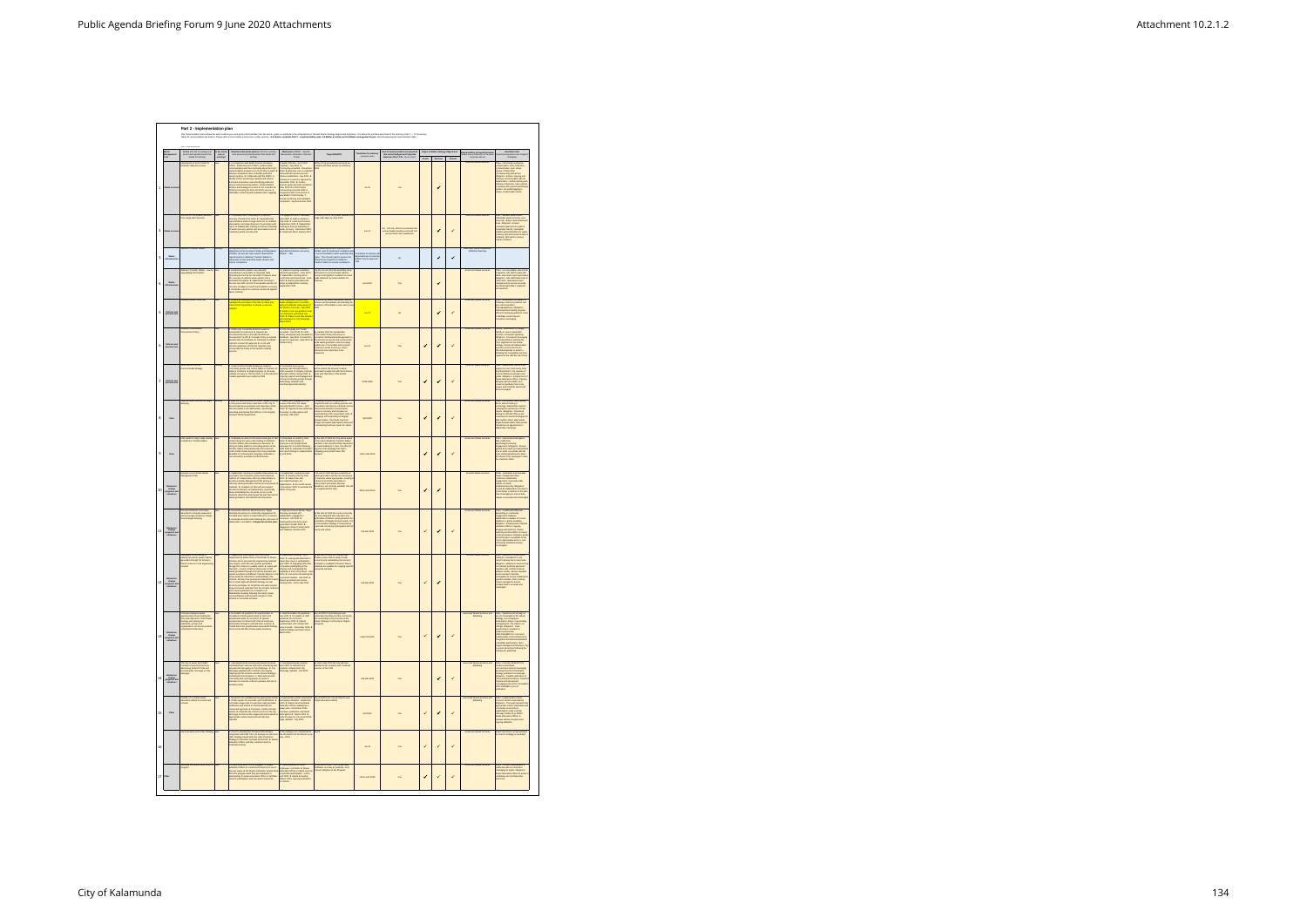| <b>Recyclable Components</b>                  |                              |                                |                                                         |                                                                                                                                                                                       |
|-----------------------------------------------|------------------------------|--------------------------------|---------------------------------------------------------|---------------------------------------------------------------------------------------------------------------------------------------------------------------------------------------|
|                                               |                              |                                |                                                         | 4 Descriptors                                                                                                                                                                         |
|                                               |                              |                                | Newspaper                                               | Newspapers, Newspaper like pamphlets,                                                                                                                                                 |
|                                               |                              |                                | <b>Glossy Paper</b>                                     | magazines (glossy) pamphlets, present wrapping paper,                                                                                                                                 |
|                                               |                              | <b>Recyclable Paper</b>        | <b>Office Paper</b>                                     | A4 document paper, writing pads, letters, stationery papers, Print / Writing Paper,<br>envelopes                                                                                      |
|                                               | Paper                        |                                | <b>Coloured Paper</b>                                   | <b>Coloured Paper</b>                                                                                                                                                                 |
|                                               |                              |                                | <b>Composite Paper</b>                                  | Composite paper items where the weight of the paper is estimated to be greater the                                                                                                    |
|                                               |                              | <b>Non-Recyclable Paper</b>    |                                                         | weight of the other materials, envelopes with transparent windows                                                                                                                     |
|                                               |                              |                                | <b>Contaminated Paper</b>                               | Paper towel, Paper Napkins, Contaminated Paper - soiled not recyclable<br>Non-Recyclable Paper, greaseproof paper, paper with wax coating, high wet strength                          |
|                                               |                              |                                | <b>Other Paper</b>                                      | papers, telephone books                                                                                                                                                               |
|                                               |                              |                                | <b>Corrugated Cardboard</b>                             | Corrugated cardboard boxes,                                                                                                                                                           |
|                                               |                              |                                | <b>Packaged Flat Cardboard</b>                          | packing boxes etc, cereal boxes, business cards, folding cartons                                                                                                                      |
|                                               | Cardboard                    | <b>Recyclable Cardboard</b>    | Liquid Paper Board Foil Lined and Other                 | UHT / Long life milk, Soy Milk Cartons, some fruit juice cartons, Carbon barriers, Milk<br>Cartons, Cardboard with wax coating, paper/disposable cups including biodegradable<br>cups |
|                                               |                              |                                | Composite cardboard                                     | Composite cardboard items where the weight of the cardboard is estimated to be                                                                                                        |
|                                               |                              | Non-Recyclable Cardboard       |                                                         | greater the weight of the other materials, e.g. pringle boxes etc,                                                                                                                    |
|                                               |                              |                                | <b>Contaminated Cardboard</b><br>Other Cardboard        | Contaminated Cardboard e.g. pizza boxes<br>Non-Recyclable Cardboard                                                                                                                   |
|                                               |                              |                                |                                                         | Soft drink bottles, juice bottles, some food & mouthwash containers (e.g. jam & sauce                                                                                                 |
|                                               |                              |                                | <b>PET #1</b>                                           | bottles, peanut butter jars) including coloured PET                                                                                                                                   |
|                                               |                              |                                | HDPE#2                                                  | Milk and cream bottles, shampoo and cleaner bottles, HDPE bottles, including coloured                                                                                                 |
|                                               |                              |                                | PVC#3                                                   | <b>HDPE</b><br>Cordial and juice bottles, blister packs, plumbing pipes and fittings, PVC labels                                                                                      |
|                                               |                              |                                |                                                         | Ice cream container lids, cream bottle lids, squeeze bottles, lids, builder's black plastic,                                                                                          |
|                                               |                              | <b>Recyclable Plastics</b>     | LDPE#4                                                  | black mulch film, plant nursery bags                                                                                                                                                  |
| Recyclables                                   |                              |                                | Polypropylene#5                                         | Ice cream containers, drinking straws, pot plant pots, some bottle caps, plastic garden                                                                                               |
|                                               | <b>Plastics</b>              |                                |                                                         | settings, potato crisp bags, compost bins<br>Yoghurt / sour cream containers, hot drink cups, take away containers, plastic cutlery,                                                  |
|                                               |                              |                                | Polystyrene #6                                          | video/CD boxes, packaging foam, any foam                                                                                                                                              |
|                                               |                              |                                | Plastic#7 Other                                         | Tupperware, Mixed unidentifiable plastics, all other resins and multi-blend plastic<br>materials                                                                                      |
|                                               |                              |                                |                                                         | Plastics Shopping Bags, Plastic Produce/Food Bags, Resealable Plastic Bags, Bin liners,                                                                                               |
|                                               |                              |                                | <b>Plastic Bags</b>                                     | Garbage bin liners, Compostable Plastics Bags                                                                                                                                         |
|                                               |                              | <b>Non-Recyclable Plastics</b> | <b>Plastic Film</b>                                     | <b>Cling film</b>                                                                                                                                                                     |
|                                               |                              |                                | <b>Composite (Mostly Plastic)</b>                       | Composite plastic items where the weight of the plastic is estimated to be greater than<br>the other material items                                                                   |
|                                               |                              | Recyclable Glass (CDS Glass)   | <b>Glass Bottles</b>                                    | Beer/Cider Mixed Drinks, Soft drink bottles, not broken glass                                                                                                                         |
|                                               | Glass                        | <b>Recyclable Glass</b>        | <b>Glass Other</b>                                      | wine bottles, food and sauce jars,                                                                                                                                                    |
|                                               |                              | <b>Non-Recyclable Glass</b>    | Miscellaneous/Other Glass                               | Plate glass (window and windscreen), broken light globes glass, glass particles, Black or                                                                                             |
|                                               |                              |                                |                                                         | ceramic lined glass, Including broken glass that is recyclable more than 50mm in size                                                                                                 |
|                                               | <b>Ferrous (Steel)</b>       | <b>Steel</b>                   | <b>Steel Cans</b>                                       | Food cans, pet food cans, tins, empty paint tins,                                                                                                                                     |
|                                               |                              |                                | <b>Steel Aerosols</b>                                   | <b>Aerosol</b> cans<br>Composite ferrous items where the weight of the metal is estimated to be greater than                                                                          |
|                                               |                              |                                | <b>Composite Ferrous (Mostly Ferrous)</b>               | the other material items                                                                                                                                                              |
|                                               |                              |                                | <b>Ferrous Other</b>                                    | Beer bottle tops, 100% ferrous items that are not cans / tins / packaging materials                                                                                                   |
|                                               |                              |                                | <b>Aluminium Cans</b>                                   | Beer and soft drink cans,                                                                                                                                                             |
|                                               |                              |                                | <b>Aluminium Aerosols</b>                               | Aluminium aerosol cans                                                                                                                                                                |
|                                               | Non Ferrous (Aluminium)      | Aluminium                      | <b>Aluminium Foil</b>                                   | clean foil                                                                                                                                                                            |
|                                               |                              |                                | Composite Non-Ferrous (Mostly Non-Ferrous)              | Composite non-ferrous metal items where the weight of the metal is estimated to be<br>greater than the other material items                                                           |
|                                               |                              |                                | Non-Ferrous Other                                       | Copper / brass / bronze items, other metals (not ferrous / aluminium), Aluminium<br>tamper proof seals                                                                                |
| <b>Contaminants/Non-Recyclable Components</b> |                              |                                |                                                         |                                                                                                                                                                                       |
|                                               |                              |                                | <b>Food Waste</b>                                       | Vegetable scraps, meat scraps, animal food, leftover food, Food particles, Bones                                                                                                      |
|                                               | Organic                      | Organic                        | <b>Green Waste</b>                                      | Grass clippings, tree trimmings / pruning's, flowers, tree wood                                                                                                                       |
|                                               |                              |                                | <b>Packaged Food Waste</b>                              | (Liquid containers - quarter full or more) and (Food Waste in containers or bags)                                                                                                     |
| Organic                                       | <b>Other Organics</b>        | <b>Other Organics</b>          | <b>Other Putrescible</b><br>Wood/Timber                 | Animal excrement, mixed compostable items<br>Milled wood / timber, wooden skewers                                                                                                     |
|                                               |                              |                                | <b>Textiles</b>                                         | (Natural/Synthetic - Apparel/Bedding etc.), (Leather and Rubber)                                                                                                                      |
|                                               | <b>Textiles</b>              | <b>Textiles</b>                | <b>Other Textiles</b>                                   | Shoes, handbags, millinery etc                                                                                                                                                        |
|                                               |                              |                                | Soil/Dust 'n' Dirt and Inert and Broken Glass, Ash/Coal | Vacuum bag contents, soil, rocks, dirt, grit, mud, Broken Glass less than 50mm in size                                                                                                |
|                                               | Earth                        | Earth                          | Ceramics, Rocks/Stones, Bricks, Concrete                | Bricks and stones, Cups, bowls, pottery items, concrete                                                                                                                               |
|                                               |                              |                                | Pharmaceuticals                                         | Unused prescription medicine, vitamins and Minerals                                                                                                                                   |
|                                               |                              | <b>Medical Waste</b>           |                                                         | Band aids, Bandages, Used surgical gloves, Surgical Instruments, Medical aids/kits,                                                                                                   |
|                                               | Medical                      |                                | <b>Medical Waste</b>                                    | Medical devices and radioactive materials, any solid waste generated from a diagnosis,<br>treatment of humans or animals, /Medical Other                                              |
|                                               |                              |                                | <b>Hypodermic Syringes</b>                              | Hypodermic Syringes, Epi Pens                                                                                                                                                         |
|                                               |                              |                                | Sanitary / Hygiene                                      | used tissues (items with any bodily fluids), tampons/pads, cotton buds)                                                                                                               |
|                                               | <b>Pathogenic Infectious</b> | <b>Pathogenic Infectious</b>   | <b>Nappies</b>                                          | Adult and Child disposable nappies                                                                                                                                                    |
|                                               |                              |                                | Chemicals                                               | Bleach, Shampoo, Cleaning Products, (where the weight of the product is estimated to                                                                                                  |
| <b>Hazardous</b>                              |                              |                                |                                                         | be greater than the weight of the container)                                                                                                                                          |
|                                               |                              |                                | Paint                                                   | <b>Wet/Dry Paint</b>                                                                                                                                                                  |
|                                               |                              |                                | <b>Batteries Household</b><br><b>Batteries Other</b>    | Batteries (Single Use and Rechargeable), Mobile phone battery<br>Vehicle Batteries e.g. Car/Boat, Industrial batteries e.g. Power Supply (UPS)                                        |
|                                               | <b>Hazardous</b>             | <b>Hazardous</b>               | <b>Fluorescent Tubes/Light Bulbs</b>                    |                                                                                                                                                                                       |
|                                               |                              |                                | Oil Household, Motor & Other                            |                                                                                                                                                                                       |
|                                               |                              |                                | <b>Building Material</b>                                |                                                                                                                                                                                       |
|                                               |                              |                                | <b>Hazardous Other</b>                                  | Uncategorized hazardous waste                                                                                                                                                         |
|                                               |                              |                                |                                                         |                                                                                                                                                                                       |
|                                               |                              |                                | <b>Toner Cartridges</b>                                 | <b>Toner Cartridges</b>                                                                                                                                                               |
|                                               |                              |                                | <b>Computer Equipment</b>                               | Computer Components, Peripheral Devices/Computer Printer or Photocopier/Printer                                                                                                       |
| Other                                         | <b>Electronic Waste</b>      | <b>Electronic Waste</b>        | <b>Mobile Phones</b>                                    | Mobile phones                                                                                                                                                                         |
|                                               |                              |                                | <b>Electrical Items</b>                                 | <b>Electrical Products</b>                                                                                                                                                            |